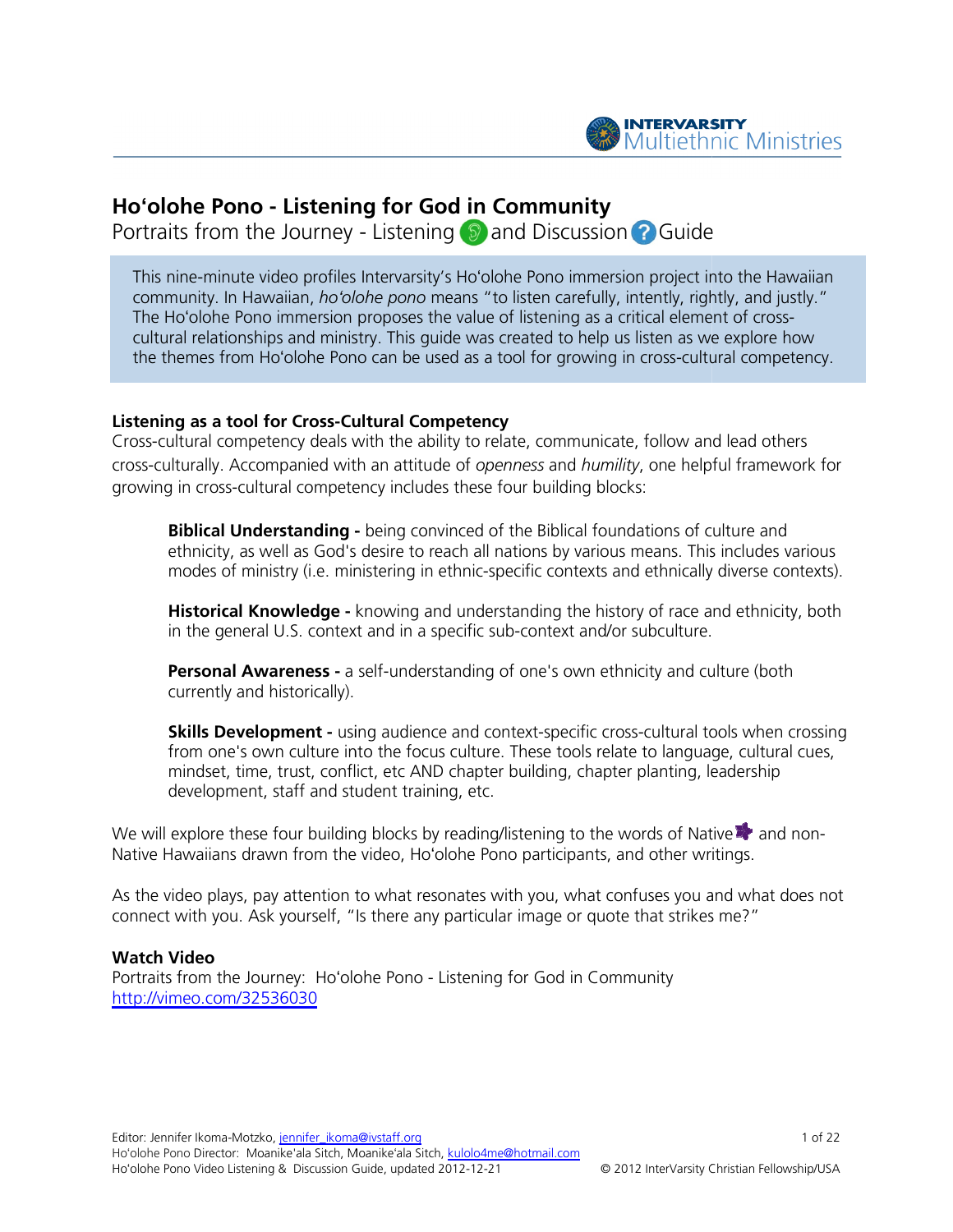

### Listening and Discussion

#### I. Biblical Understanding:

"After Ho'olohe Pono, I started really listening to the students that I met, and I didn't just have the agenda of trying to engage the gospel with them or invite them to InterVarsity. "After Ho'olohe Pono, I started really listening to the students that I met, and I didn't jus<br>have the agenda of trying to engage the gospel with them or invite them to InterVarsity<br>And actually what I found out that when actually had better connections and conversations." – **Brenda** (7:38)

"This concept of listening without an agenda really speaks into: How do we surrender ourselves to ethnic minorities on campus and to those on campus who are undergoing ourselves to ethnic minorities on campus and to those on campus who are undergoing<br>oppression of their own? And really listen to their struggles, listen to their stories without oppression of their own? And really listen to their struggles, listen to their stories without<br>trying to get to the gospel but beiliving the gospel is in their stories. Believing the gospel is already at work." – **Dora** (8:01)

"My goal needs not to first and foremost to be to tell my story of why I think Jesus is the "My goal needs not to first and foremost to be to tell my story of why I think Jesus is the<br>answer -but to humble myself to listen to the stories of other people first, to see how Jesus is already at work in somebody's life and to see how Jesus is already at work in a community."  $-$  Brennan  $(8:33)$ 

"Sometimes words are not the best way to witness.  $-$  **Moani**  $\blacktriangleright$  (8:53)

- 1. How do these quotes resonate or conflict with your understanding of biblical passages that come to mind about listening?
- 2. How do these quotes resonate or conflict with examples of people in the Bible who crossed cultures?
- 3. How do these quotes resonate or conflict with examples of people in the Bible who helped the gospel spread?
- II. Historical Knowledge: "When it comes to really understanding indigenous experience, you can't fully understand it without understanding justice and without actually exploring injustice," asserts Dora in the video (5:25). As the narrator highlights, "A point of focus for the participants is the 1893 illegal U.S. overthrow of the sovereign Hawaiian critical turning point in welfare and identity of native Hawaiians" (4:00). The following critical turning point in welfare and identity of native Hawaiians" (4:00). The follow<br>quotes highlight Native Hawaiian voices sharing this painful portion of their history. in the Bible who helpe<br>indigenous experience, yo<br>nout actually exploring<br>nlights, "A point of focus t<br>ign Hawaiian Kingdom; a

"By the mid-Nineteenth Century, the Hawaiian Kingdom was a progressive, literate, flourishing, peaceful, independent, Christian nation, conducting lively trade and discourse flourishing, peaceful, independent, Christian nation, conducting lively trade and discourse<br>among the nations of the world. Hawaiʻi's enlightened leaders had instituted a constitutional among the nations of the world. Hawai'i's enlightened leaders had instituted a constitutic<br>form of government in 1840 (long before many other nations), and became the first non-Euro/American member of the Family of Nations. The The Hawaiian monarchy also entered into Euro/American member of the Family of Nations. The Hawaiian monarchy also entered in<br>formal relationships with the crown heads of Europe, Asia and the Pacific. The Hawaiian formal relationships with the crown heads of Europe, Asia and the Pacific. The Hawaiian<br>Kingdom initiated an association of the nations of Oceania. The Hawaiian Kingdom had more than 90 diplomatic legations around the world. world.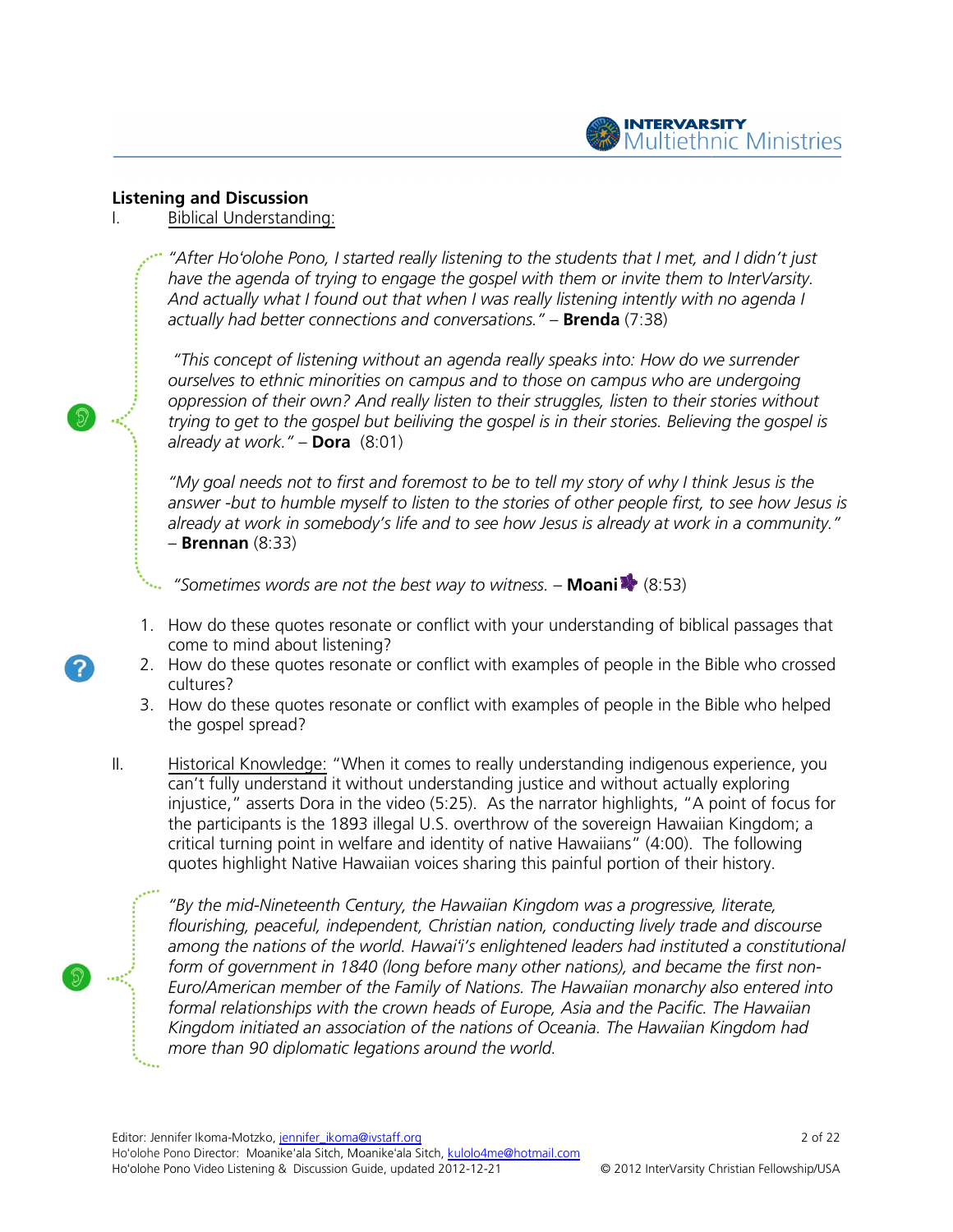# INTERVARSITY<br>Multiethnic Ministries

In January 1893, without provocation and without warning, the United States landed In January 1893, without provocation and without warning, the United States landed<br>marines in Honolulu to support a coup d'etat of the Hawaiian Kingdom government by a marines in Honolulu to support a coup d'etat of the Hawaiian Kingdom government by a<br>handful of powerful businessmen. To avoid needless bloodshed, the Queen, Lili**'**uokalani, wisely yielded to the superior power of the United States — not to the insurrectionists thus placing the responsibility to rectify the unlawful action, squarely upon the shoulders of the United States.

After concluding an official investigation, U.S. President Grover Cleveland, in an address to the U.S. Congress, admitted that the United States' actions in assisting the takeover of the Hawaiian Kingdom was illegal and constituted "an act of war" against a friendly nation, an egregious violation of international law. To rectify this regretful action, Cleveland pledged U.S. assistance to restore the Hawaiian Kingdom. That pledge has yet to be honored."<sup>1</sup> - Leon Siu , Minister of Foreign Affairs, Ke Aupuni O Hawaiʻi — The Hawaiian Kingdom After concluding an official investigation, U.S. President Grover Cleveland, in an address to<br>the U.S. Congress, admitted that the United States' actions in assisting the takeover of the<br>Hawaiian Kingdom was illegal and co

"Congress can't pass a law annexing a foreign country period. … It's ludicrous if you think "Congress can't pass a law annexing a foreign country period. ... It's ludicrous if you think<br>didn't understand what a joint resolution was instead of a treaty. Because we were led to believe something that's not true." - **David Keanu Sai \*** (4:23)

- 4. How might history be presented differently depending on who writes it?
- 5. What are ways you can learn about the history and important events impacting a person and What are ways you can learn about the history and important events impacting a person<br>his/her community (different from your own)? What can you do to hear more than one perspective of a history?

The voices of two Hawaiian Chrsitian women, separated over 100 years, follow. No questions follow their quotes in order to create to silently contemplate their words.

"Oh, honest Americans, as Christians hear me for my down-trodden people! Their form of government is as dear to them as yours is precious to you. Quite as warmly as you love your country, so they love theirs. With all your goodly possessions, covering a territory so government is as dear to them as yours is precious to you. Quite as warmly as you love your<br>country, so they love theirs. With all your goodly possessions, covering a territory so<br>immense that there yet remain parts unexpl hand, had to be neutral ground in time of war, do not covet the little vineyard of Naboth's, hand, had to be neutral ground in time of war, do not covet the little vineyard of Naboth's,<br>so far from your shores, lest the punishment of Ahab fall upon you, if not in your day, in that of your children, for "be not deceived, God is not mocked." The people to whom your fathers told of the living God, and taught to call "Father," and whom the sons now seek to despoil and destroy, are crying aloud to Him in their time of trouble; and He will keep His promise, and will listen to the voices of His Hawaiian children lamenting for their homes." $^{2}$ of your children, for "be not deceived, God is not mocked." The people to whom your<br>fathers told of the living God, and taught to call "Father," and whom the sons now seek t<br>despoil and destroy, are crying aloud to Him in trodden people! Their form<br>)uite as warmly as you love y<br>s, covering a territory so in your day, in that<br>whom your<br>sons now seek to<br>He will keep His<br>or their homes."<sup>2</sup>

- Queen Lili'uokalani<sup>2</sup>, Christian, hymnist and beloved Hawaiian monarch, 1898

Editor: Jennifer Ikoma-Motzko, jennifer\_ikoma@ivstaff.org

Ho'olohe Pono Director: Moanike'ala Sitch, Moanike'ala Sitch, kulolo4me@hotmail.com Ho'olohe Pono Video Listening & Discussion Guide, updated 2012-12-21

<sup>&</sup>lt;sup>1</sup>Leon Siu, "The Basis for the Restoration of the Hawaiian Kingdom: A Report from the Hawaiian Islands," The Hawaiian Kingdom (May 2009). http://www.hawaiiankingdom.net/HawaiianKingdom.net/Basis\_For\_Restoration.html (accessed September 27, 2012). <sup>2</sup> Liliuokalani, *Hawaii's Story by Hawaii's Queen*. (Boston: Lee and Shepard, 1898.),

http://digital.library.upenn.edu/women/liliuokalani/hawaii/hawaii.html http://digital.library.upenn.edu/women/liliuokalani/hawaii/hawaii.html (accessed September 26, 2012).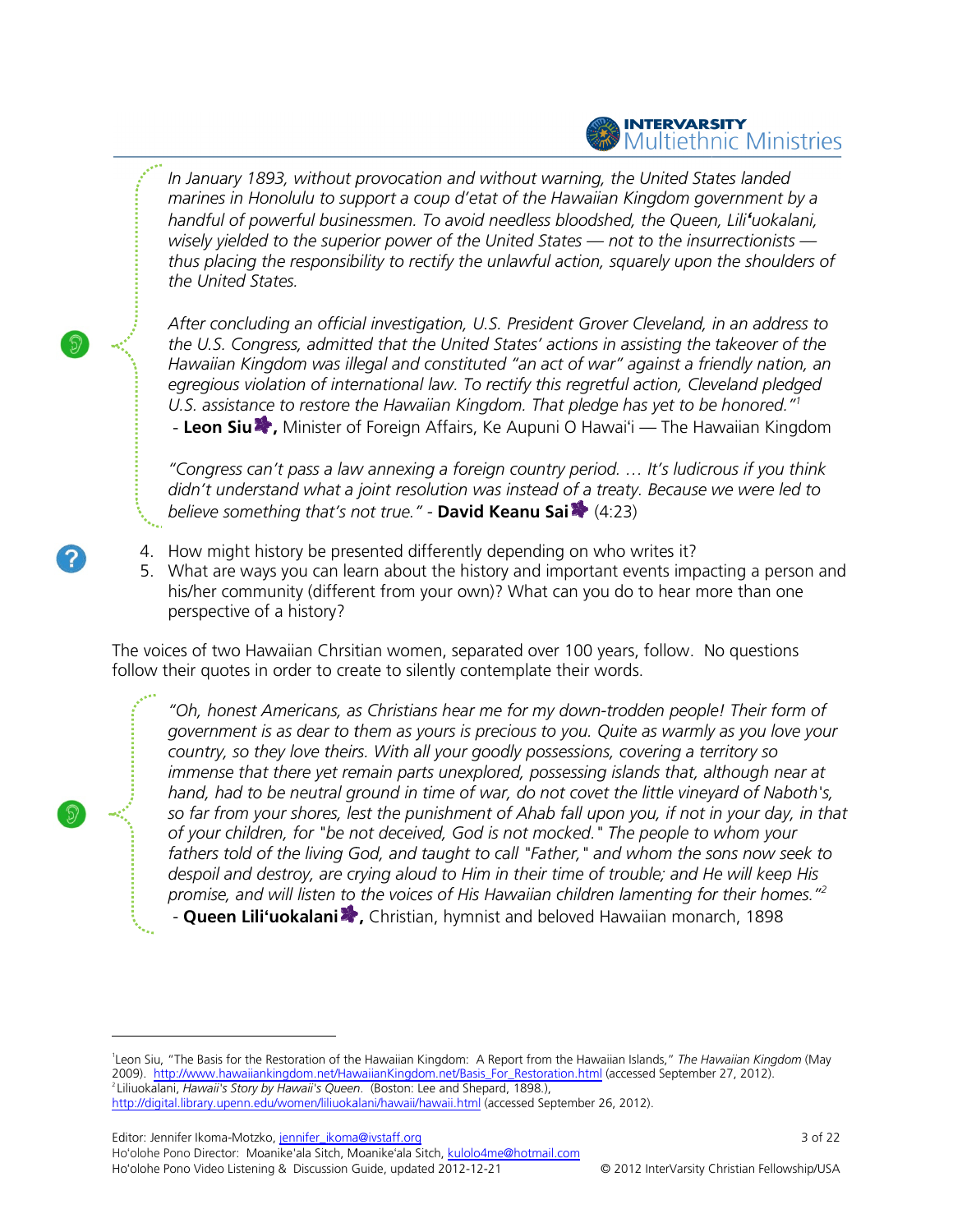

"Since Ho'olohe Pono began, I've just felt a strong sense of somberness - in Kalaupapa, Kalawao, the Queen's Palace. My heart has been aching for my people. I don't completely understand why I feel this way. The betrayal to our Queen, the overthrow, the leprosy break Kalawao, the Queen's Palace. My heart has been aching for my people. I don't completely<br>understand why I feel this way. The betrayal to our Queen, the overthrow, the leprosy break<br>outs, the death; it happened so long ago b has set in - will we ever be free..." -Danielle's **\*** diary, 2011 participant

No questions intentionally offered after these last two quotes. Before continuing, observe a moment of silence to contemplate their words.

III. Personal Awareness: The following quotes draw from both Native and non-Native Hawaiians voices.

"Hearing the history of the Hawaiian people and the role that my ancestors played in that "Hearing the history of the Hawaiian people and the role that my ancestors played in that<br>has brought up a lot questions for me - questions like, 'Who are my ancestors?,' and 'Were these my people? Are these my people?' Knowing that Hawai'i in a lot of ways was these my people? Are these my people?' Knowing that Hawai'i in a lot of ways was<br>negatively affected by the Westerners coming here - descendants of missionaries, what does that mean for me today having just moved to Hawai'i and is here to work on behalf of the kingdom of God? How can I be sensitive to that and how can I use my identity as a White person to reconcile that?" - **Jordan** (4:52)

"My own people - local Japanese, Chinese, local Asians – although we may have not been the ones to illegally overthrow the Hawaiian Monarchy or to bring the first wave of large westernization and development to the island, that we've passively just allowed American colonization and occupation to occur and we benefit from that power structure. God is calling me and my people to repentance." – **Brennan** (5:59) l development to the island, that we've pa.<br>ccupation to occur and we benefit from th<br>people to repentance." – **Brennan** (5:59) and is here to work on behalf of the<br>how can I use my identity as a White<br>s – although we may have not been<br>y or to bring the first wave of large<br>e've passively just allowed American<br>from that power structure. God is<br>(5:59

This generation, my generation is so shallow about our Hawaiian culture. For some reason, not many young people are aware of how history of the Hawaiian people affects our communities to this very day. They are apathetic to the struggles faced back then and are blind to the battle that is still very present among our people. And our kupuna, if we do not listen to them, who will? They must pass down their mana'o (knowledge) and wisdom to blind to the battle that is still very present among our people. And our kupuna, if we dc<br>listen to them, who will? They must pass down their mana'o (knowledge) and wisdom i<br>secrets of our culture, our people, the '**ā**ina home, they can't wait to have the experience of their lives in paradise. Little do they know, they are being lied to. They go to Waikiki and are amazed by the fire dancers at the they are being lied to. They go to Waikiki and are amazed by the fire dancers at the<br>Polynesian cultural center. But I feel my experience here, this is the true Hawaiian experience, this is the real thing." - **Danielle's**  $\blacktriangleright$  diary, 2011 participant

"Despite dad always telling me to be proud of being Hawaiian, I never was. I was ashamed because when I said it people would tease me since I am mostly Japanese and white and because when I said it people would tease me since I am mostly Japanese and white and<br>thus show little semblance of being Hawaiian…. Now I am not ashamed for not looking Hawaiian nor having the same experiences as other Hawaiians. I am opening up to our Hawaiian history, language, songs and especially art. Though I am a scientist, I am equally if Hawaiian history, language, songs and especially art. Though I am a scientist, I am equally i:<br>not more growing as a Hawaiian artist working in wood, bone, block printing, etc. I would "Despite dad always telling me to be proud of being Hawaiian, I never was. I was ashamed<br>because when I said it people would tease me since I am mostly Japanese and white and<br>thus show little semblance of being Hawaiian... of Ho'olohe Pono." - Isaiah Kiichi Smith <sup>1</sup>, 2007, 2008, and 2012 participant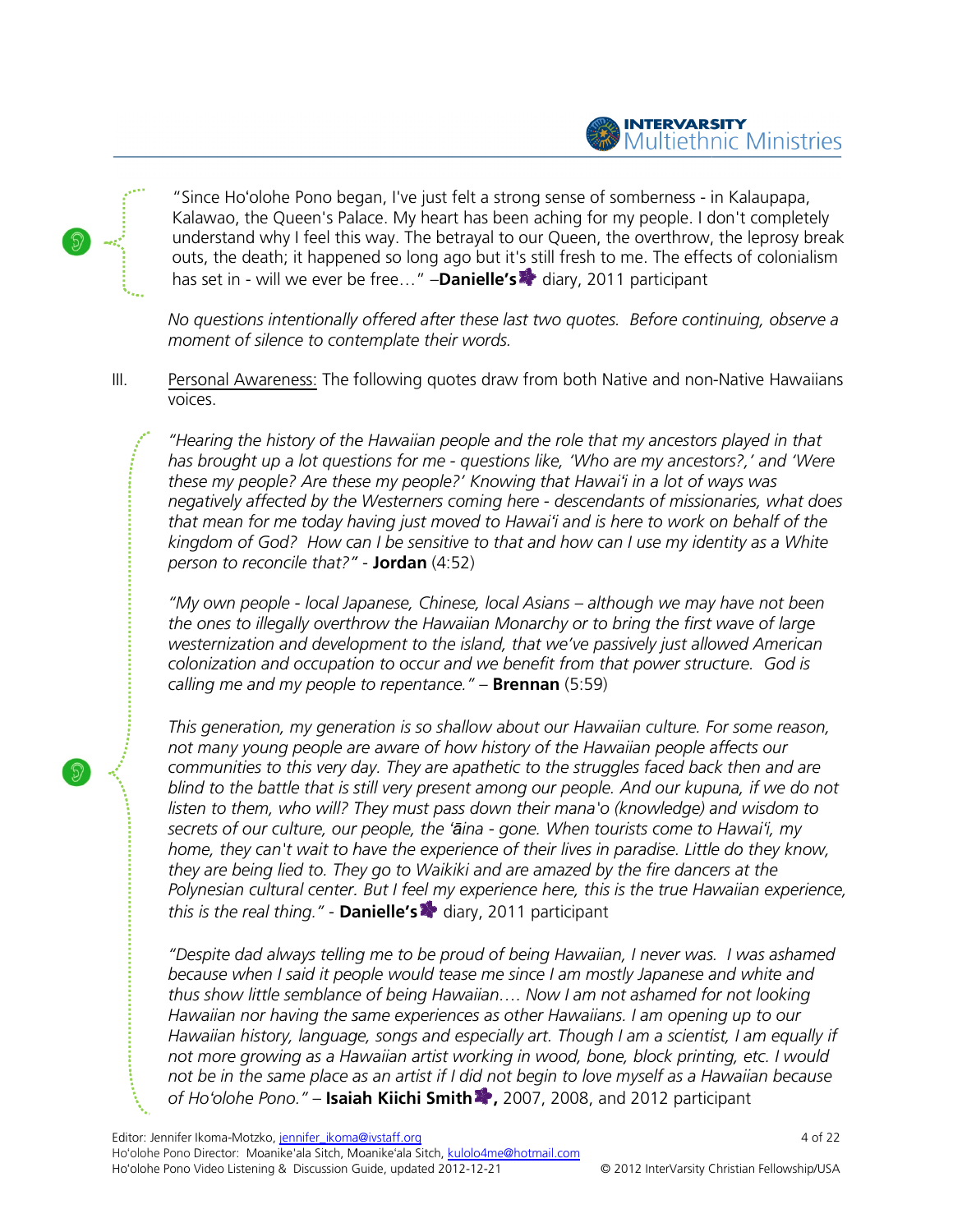- INTERVARSITY<br>Multiethnic Ministries
- 6. How might displacing and surrounding oneself with different voices help raise one's personal How might displacing and surrounding oneself with different voices help raise one's perso<br>awareness? How might delving into one's own community's culture and stories help raise personal awareness? awareness? How might delving into one's own community's culture and stories help raise<br>personal awareness?<br>7. Where can you go to listen to: Voices from your community that are telling the community's
- stories/history? Voices from communities from communities that have tension and difficult histories histories with your own community/culture?

# IV. Skills development:

"One thing that strikes me is that in the video there are some shots of our group standing at "One thing that strikes me is that in the video there are some shots of our group standing a<br>doorways of homes chanting. In those moments, the oli (chant) which is part of Hawaiian protocol is in part an introduction and a request for permission to enter someone else's space.... Do we come with an attitude that asks to be invited into another's culture, or do we come with a sense of entitlement that inadvertently suggests our desire to cross cultures is a favor to the other rather than an honor we get to participate in? Every cross-cultural conversation is a privilege. It is holy ground; it matters to ask to be invited. It's a humbling thing, but isn't that the call of Christ in our lives to humbly submit ourselves to one<br>another?" – **Dora**<br>"I think Ho'olohe Pono has left me far more aware of and sensitive to cross-cultural another?" - Dora (chant) which is part of Hawaiia<br>ission to enter someone else's<br>ited into another's culture, or de<br>uggests our desire to cross cultu<br>ticipate in? Every cross-cultural

"I think Hoʻolohe Pono has left me far more aware of and sensitive to cross dynamics. I think humility is the virtue the world needs most in order to heal its incredibly deep, complex and painful wounds across racial and cultural lines. One of the primary ways humility is expressed is in listening to others carefully for their sake, not for your own. During my time in Hawai'i, Ho'olohe Pono not only gave me a historical framework for the issues at work in people's hearts but was extremely helpful in teaching me how I could posture myself work in people's hearts but was extremely helpful in teaching me how I could posture myself<br>as a White, non-local, temporary resident in a way that wasn't perpetuating painful issues." -Jordan is a favor to the other rather than an honor we get to participate in? Every cross-cultural<br>conversation is a privilege. It is holy ground; it matters to ask to be invited. It's a humbling<br>thing, but isn't that the call of

"I've been trying to find those opportunities to speak to other non speak non-Hawaiian Hawaiians about our kuleana (responsibility, role) to care about the well-being of Native Hawaiians and other groups that lack political and economic power. As I've spoken up, sometimes I've been well received, and sometimes I've been straight up rejected, accused of being racist, and cut out of people's lives. That hurts badly, and I even doubted whether speaking to people groups in power is even worth the pain because some people only see individuals rather than systems of injustice. However, when it comes down to it, I know that Jesus has stood in the gap for all people, and that he ultimately is the one that is bringing freedom and justice." – Brennan ips that lack political and economic power. As I've spoken up, sometimes I've been wel<br>ived, and sometimes I've been straight up rejected, accused of being racist, and cut out<br>eople's lives. That hurts badly, and I even do

"As we encounter different types of cultures on campus, we can't assume that ministry will look the same way in each setting. As we ho'olohe pono, what is the Holy Spirit showing us about how we can serve and join into what God is already doing?"- **Brenda** *us, we can't assume that ministry<br>no, what is the Holy Spirit showin<br>eady doing?"- Brenda<br>ot knowing what God is going to* 

What would it really be like to enter into community not knowing what God is going to do but trusting He will and just listening for his directive in doing so?" – **Moani \*** (8:58)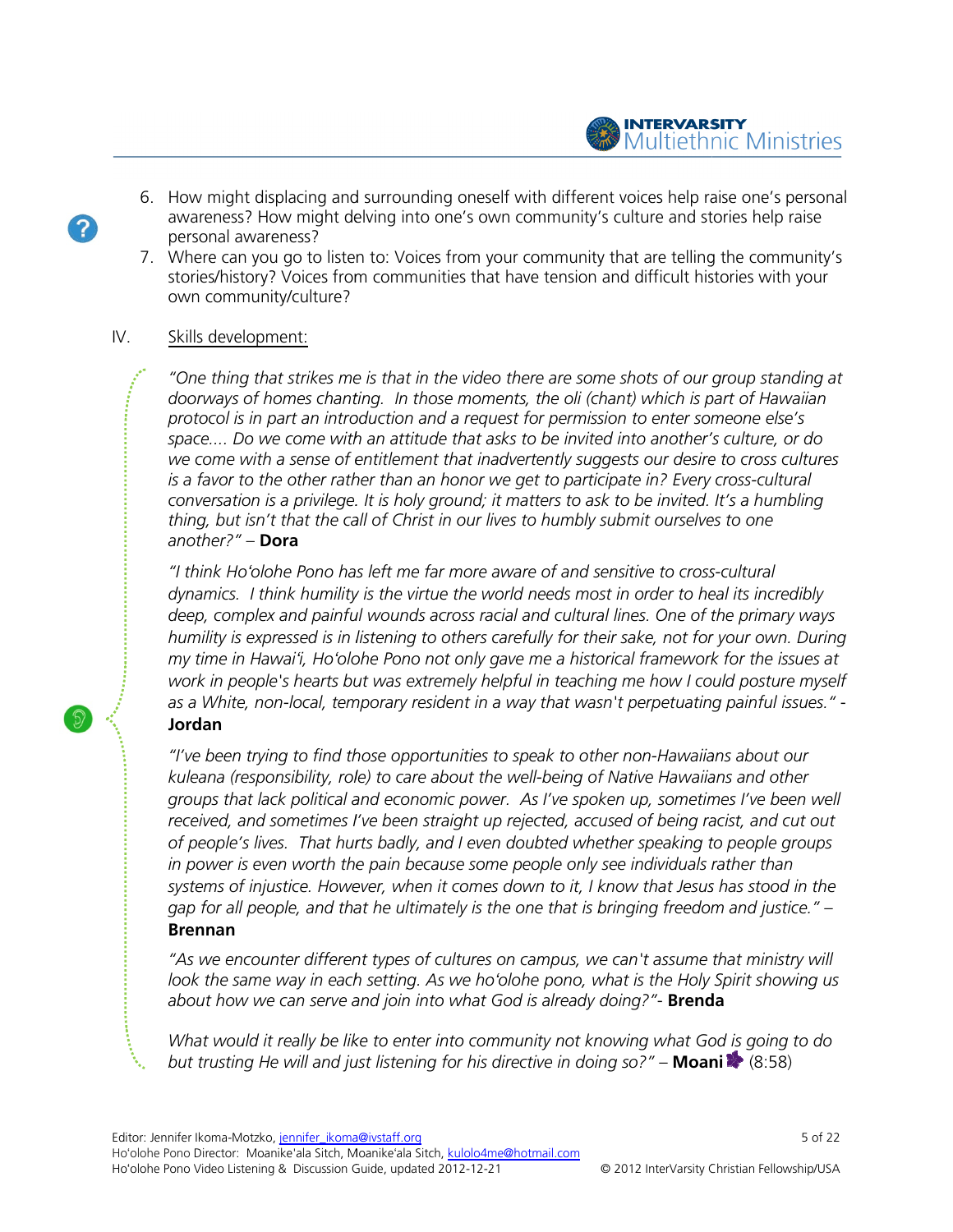

8. How might cross-cultural competency be developed by "listening without an agenda" to other people? To a community? To one's elders? To God?

 $\left| 2 \right\rangle$ 

- 9. How does listening carefully, intently, justly and rightly strengthen or challenge the messages have you been taught about listening? (I.e. from family, church, the classroom, pop culture?)
	- 10. Think of a specific context. How can you use listening as a cross-cultural tool to engage, learn and experience Jesus in that context?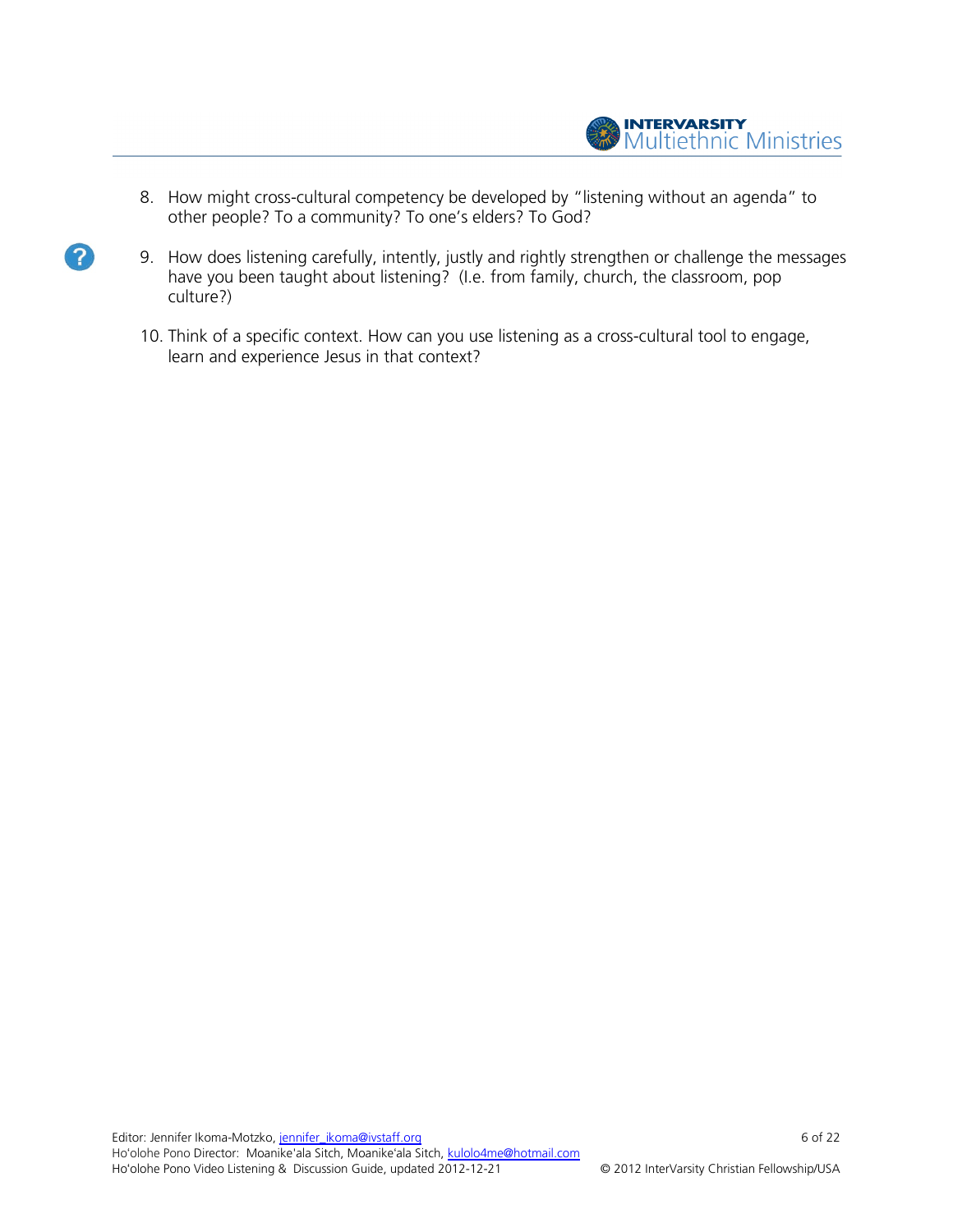

# Appendix 1: Resources

These resources are organized using the four building blocks of cross-cultural competency: Biblical Understanding, Historical Knowledge, Personal Awareness, and Skills Development. These resources are organized using the four building blocks of cross-cultural competency: Biblical<br>Understanding, Historical Knowledge, Personal Awareness, and Skills Development.<br>**Biblical Understanding**<br>Many different b

# Biblical Understanding

(but by no means an exhaustive) list:

- Psalm 19:1-4 What is creation saying? How does one listen to creation?
- Micah 6:8 How might justice, mercy & humility be part of practicing ho'olohe pono?
- Isaiah 61 Who is listening/the audience of the messenger and what is the message?
- Micah 6:8 How might justice, mercy & humility be part of practicing ho'olohe pono?<br>• Isaiah 61 Who is listening/the audience of the messenger and what is the message?<br>• Luke 10:38-42 Jesus visits the home of Mary and Mar him.
- 1 Corinthians 13 How might this Aloha passage inform our understanding of ho'olohe pono?
- Galatians 5:25 "If we live by the Spirit, let us also be quided by the Spirit."
- $\bullet$  Hebrews 3:15 As it is said, "Today, if you hear his voice, do not harden your hearts as in the rebellion" • Galatians 5:25 "If we live by the Spirit, let us also be guided by the Spirit."<br>• Hebrews 3:15 As it is said, "Today, if you hear his voice, do not harden your hearts as in the rebellion"<br>• James 1:19 "You must understan Mary and Martha. Mary sits at Jesus' feet listening to<br>passage inform our understanding of ho'olohe<br>let us also be guided by the Spirit."<br>ou hear his voice, do not harden your hearts as in the<br>my beloved: let everyone be q
- speak, slow to anger"
- Revelation 3:20 "Listen! I am standing at the door, knocking; if you hear my voice and open the door, I will come in to you and eat with you, and you with me." • Revelation 3:20 "Listen! I am standing at the door, knocking; if you hear m<br>the door, I will come in to you and eat with you, and you with me."<br>A possible (but by no means an exhaustive) list of people in the Bible who c

• Moses, Joseph, Daniel, Esther, Naomi, God (Jesus incarnate), Good Samaritan, Peter, Paul

A possible (but by no means an exhaustive) list of people in the Bible who help the gospel spread:

• Jesus, Peter, Paul, Mary, Priscilla, Aquila, Lydia, Barnabas, Mark

# Historical Knowledge

- Hawaiʻi's Story by Hawaiʻi's Queen by Queen Lili'uokalani **\*** available online. This history written in 1898 includes 57 chapters and 7 appendices. Of particular interest may be chapters 40/XL (Overthrow of the Monarchy), 44/XLIV (Imprisonment – Forced Abdication), and 55/LV (My Official Protest to the Treaty).
- Siu, Leon<sup>1</sup>. "The Basis for the Restoration of the Hawaiian Kingdom: A Report from the Hawaiian Islands," (May 2009). The Hawaiian Kingdom. http://www.Hawaiiankingdom.net/HawaiianKingdom.net/Basis\_For\_Restoration.html (accessed September 27, 2012) • Siu, Leon • "The Basis for the Restoration of the Hawaiian Kingdom: A Report from<br>
Hawaiian Islands," (May 2009). *The Hawaiian Kingdom*.<br>
http://www.Hawaiiankingdom.net/HawaiianKingdom.net/Basis\_For\_Restoration.html<br>
(a

### Personal Awareness

- 
- Other Ho'olohe Pono Alumni Testimonies: David Lagilagi Dugucanavanua, Jamie Takushi

# Skills Development

• Intervier Later Interviews: Jordan Kologe, Brennan Takayama, Brenda Wong, Dora Yiu<br>● One Year Later Interviews: Jordan Kologe, Brennan Takayama, Brenda Wong, Dora Yiu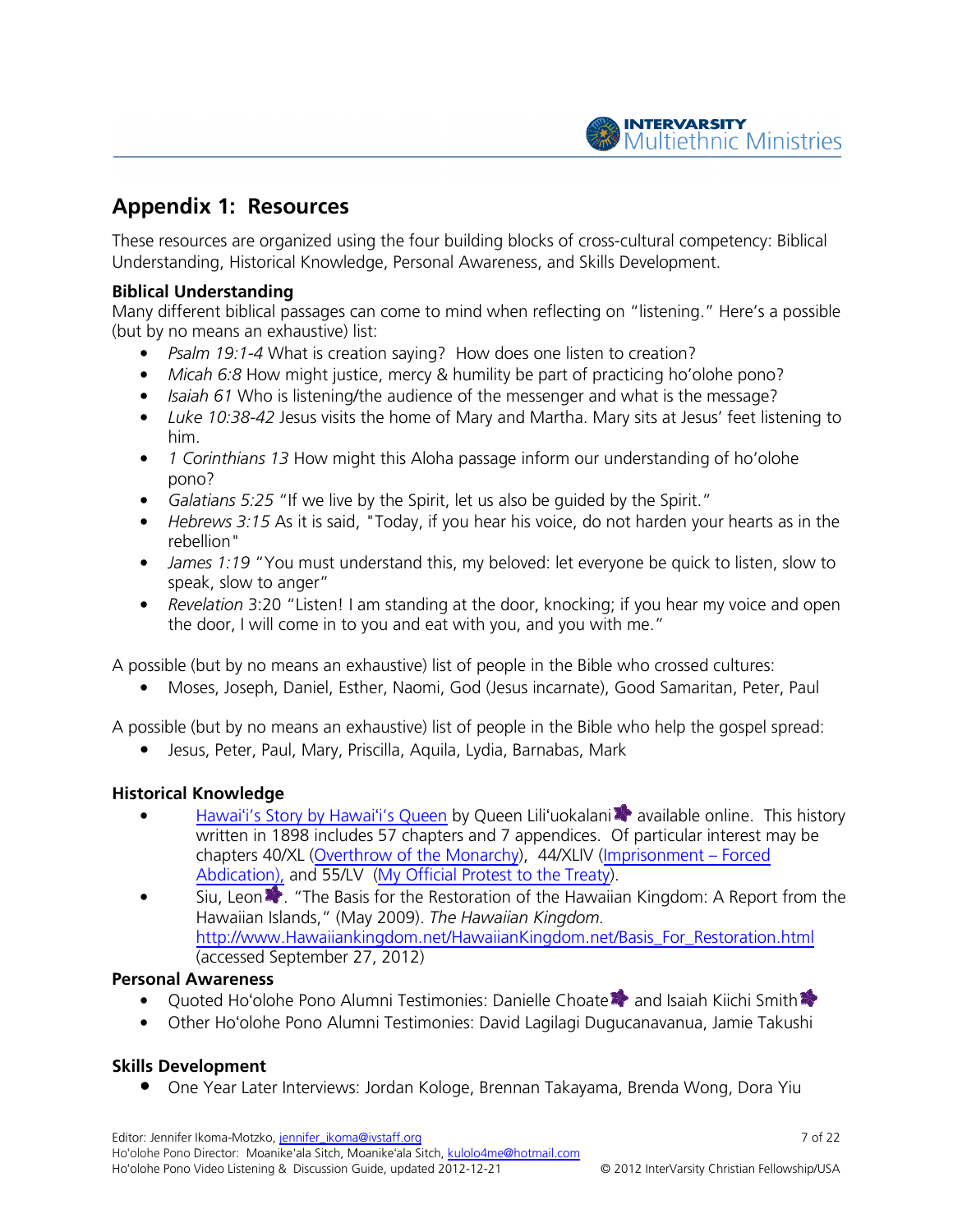

# Appendix 2: One Year Later Interviews

Interviews were conducted in 2012 with some of the InterVarsity staff highlighted in the video one year after they were filmed.

- Jordan Kologe, Urbana12 Recruitment Team
- Brennan Takama, Chapter planter University of Hawai'i at Hilo and Hawai'i Community College
- **Brenda Wong**, Area Director Hawai'i
- Dora Yiu, Associate Area Director University of San Diego and University of California-San Diego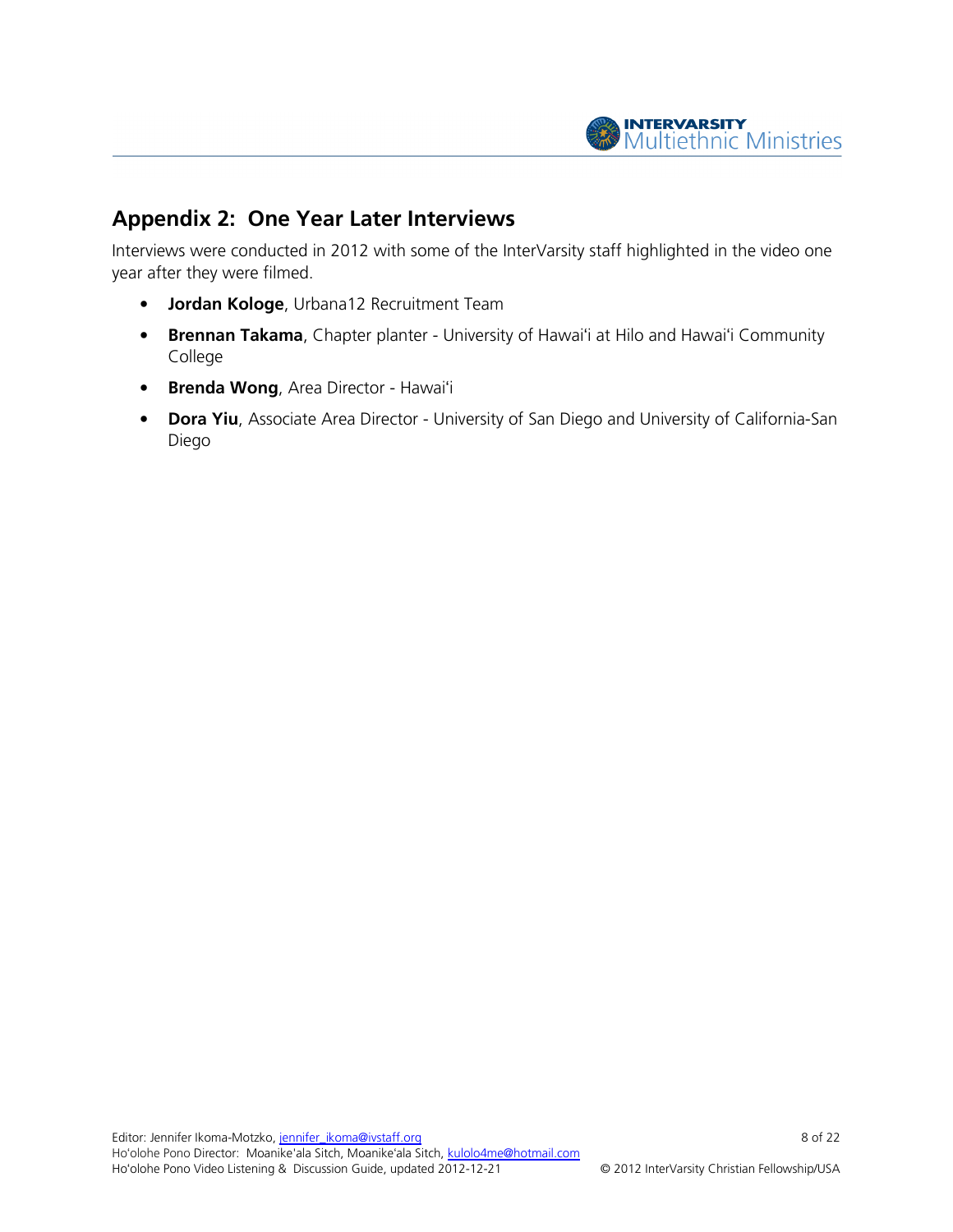



# Jordan Kologe, Urbana12 Recruitment Team

"It is important for people, especially for those in the majority culture to look for ways to honor and respect the cultures around them. As Christians, this is a very practical, visible, counter-cultural way we follow the example of Christ, who is the ultimate example of a person laying down his power for the good of the less powerful - us."

#### Current Context:

I live near downtown Dallas, TX in a multiethnic neighborhood comprised of Blacks, Asians, and predominantly white neighbors. The church we attend is predominantly White.

I have had the chance to share some of the history of Hawaiʻi with friends and family at home. I am surprised at how little people know, but I was right there with them before my time in the Islands. More than anything, I think it is important for people to see it in action.

It is important for people, especially for those in the majority culture, to look for ways to honor and respect the cultures around them. As Christians, this is a very practical, visible, counter-cultural way we follow the example of Christ, who is the ultimate example of a person laying down his power for the good of the less powerful - us. Sharing a meal across cultural lines is great, but it can also be a simple act of consideration like going out of your way to hold the door open for someone of a different ethnicity. An accumulation of these kinds of habits can foster an environment where crosscultural conversation is less threatening.

### Reaction to Watching the Video One Year Later:

My beard! Also I'm just remembering how refreshing it is to be quiet and listen to people.

### What stuck? How Have You Applied Hoʻolohe Pono?

"Listening without an agenda" - it sticks with me because it is so uncommon and so powerful. People need to feel heard before issues of the heart and soul can be effectively addressed. In my marriage I have tried to learn how to listen to my wife without an agenda. Marriage is one of the most cross-cultural experiences of my life!

I think Hoʻolohe Pono has left me far more aware of and sensitive to cross-cultural dynamics. I think humility is the virtue the world needs most in order to heal its incredibly deep, complex, and painful wounds across racial and cultural lines. One of the primary ways humility is expressed is in listening to others carefully for their sake, not for your own. During my time in Hawaiʻi, Hoʻolohe Pono not only gave me a historical framework for the issues at work in people's hearts but was extremely helpful in teaching me how I could posture myself as a white, non-local, temporary resident in a way that wasn't perpetuating painful issues.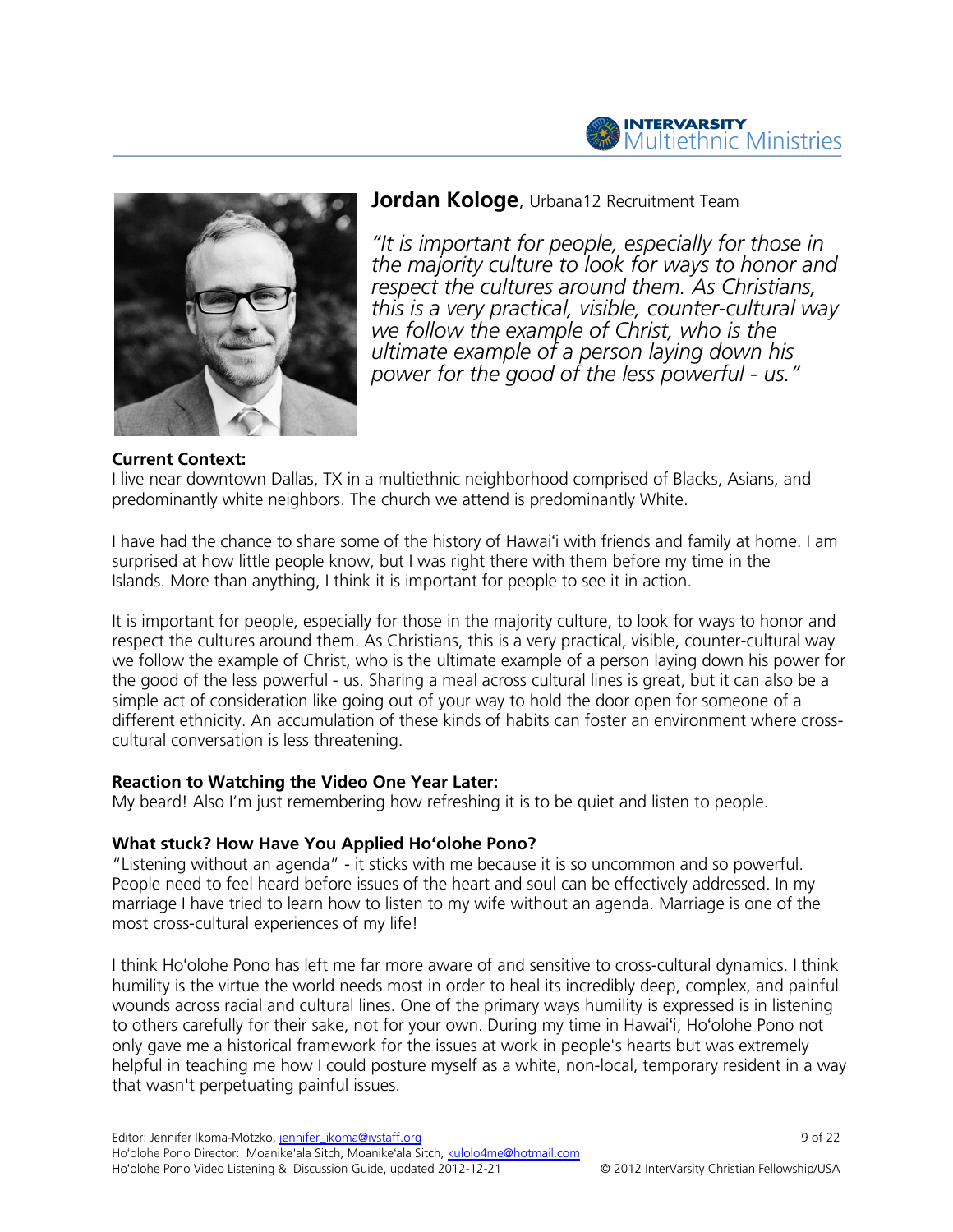



**Brennan Takayama, Chapter planter - University of** Hawaiʻi at Hilo and Hawaiʻi Community College

"As I've spoken up, sometimes I've been well received, and sometimes I've been straight up rejected .... However, when it comes down to it, I know that Jesus has stood in the gap for all people, and that he ultimately is the one that is bringing freedom and justice."

#### Current Context:

I live in Hilo on the Big Island of Hawaiʻi. The community is a mix of predominantly Haole (Caucasian), Native Hawaiian, Japanese and Filipino with smaller communities of Samoan and Micronesian. The two largest ethnic groups on campus are Haole and Native Hawaiian. Faculty and administration are significantly Haole with smaller proportions of East Asians and Native Hawaiians. Our campuses are overwhelmingly commuter with about 600 students living in dorms. Many students work and have family responsibilities. The four-year graduation rate is about 11%, and the six-year graduation rate is about 32%.

#### Reaction to Watching the Video One Year Later:

I still agree with what I said! If anything, my conviction is even stronger. I've been trying to find those opportunities to speak to other non-Hawaiians about our kuleana (responsibility, role) to care about the well-being of Native Hawaiians and other groups that lack political and economic power. As I've spoken up, sometimes I've been well received, and sometimes I've been straight up rejected, accused of being racist, and cut out of people's lives. That hurts badly, and I even doubted whether speaking to people groups in power is even worth the pain because some people only see individuals rather than systems of injustice. However, when it comes down to it, I know that Jesus has stood in the gap for all people, and that he ultimately is the one that is bringing freedom and justice. I put my trust in Jesus alone.

God's work through Hoʻolohe Pono has transformed my life. I am definitely a better follower of Jesus as I've listened in the Native Hawaiian community and learned about issues of justice. I am positioned to use my role in my heritage to learn and to speak to others of my background.

#### What stuck? How Have You Applied Hoʻolohe Pono?

As I've been planting an InterVarsity chapter at the University of Hawaiʻi at Hilo, I've had my eyes and ears open for Native Hawaiians and other Pacific Islanders (e.g. Samoans, Micronesians). In the Hawaiian Club I've tried to build relationships with student leaders and listen for how God is present in their stories. Sometimes some Hawaiian legends have parallels to biblical stories, and I can make those connections. Sometimes I just listen as a means to build trust. There are important things for me to learn without needing to speak.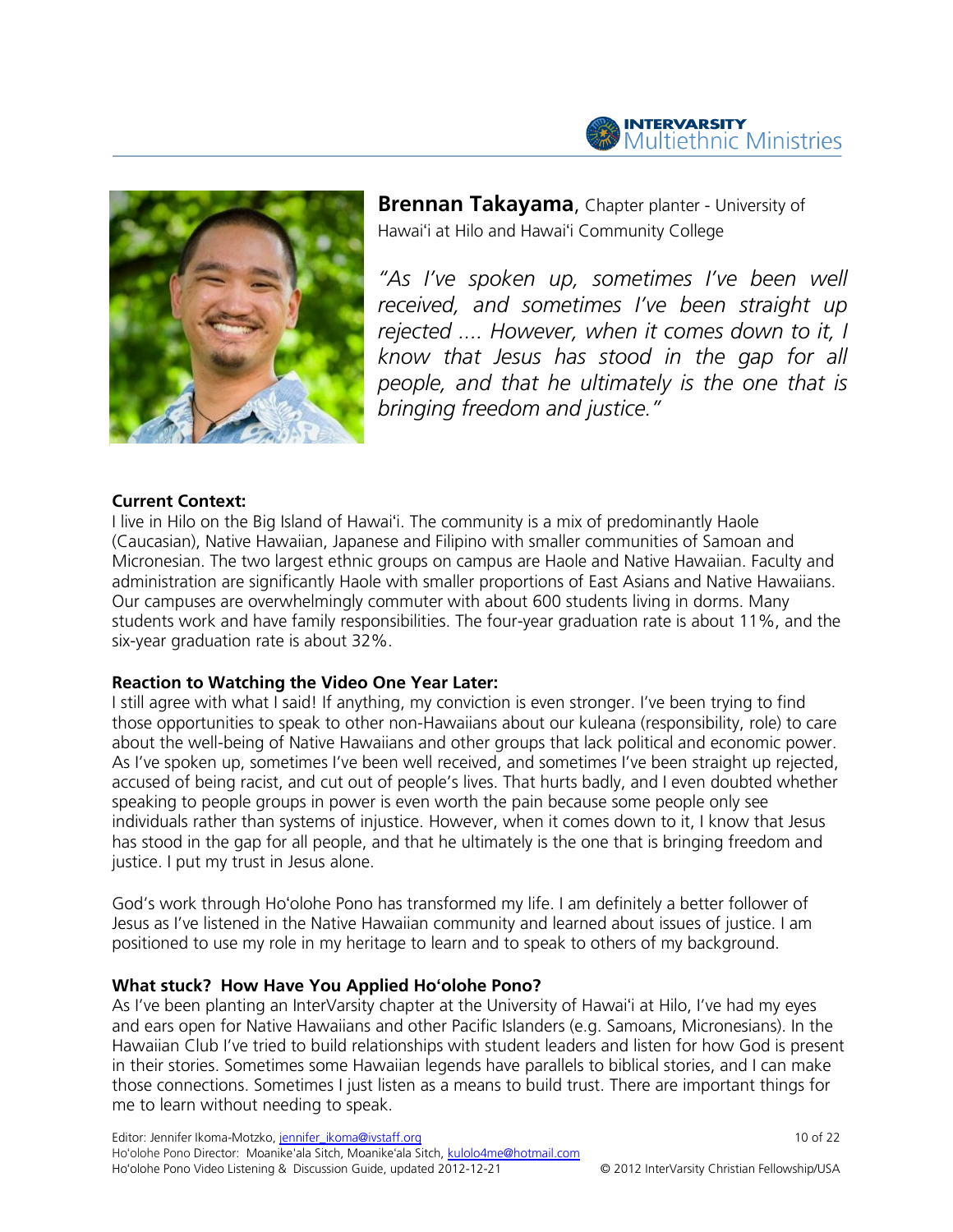

Seeing Jordan Kologe's humility as a White American man spoke to me deeply. I am not Native Hawaiian, but as a local Asian, I was deeply moved by his willingness to listen, learn, and serve. He even publicly apologized and sought to make things right by the way he lives his life. He is an individual, but he also represents something. I believe his actions and words brought about a lot of healing and reconciliation.

I've been participating in Hoʻolohe Pono since 2007 every summer except for 2010 when I was participating in a Trek to Cairo. I've been learning more and more how to listen deeply to hear beyond what's being said in words to hear the deeper meaning behind what's being said.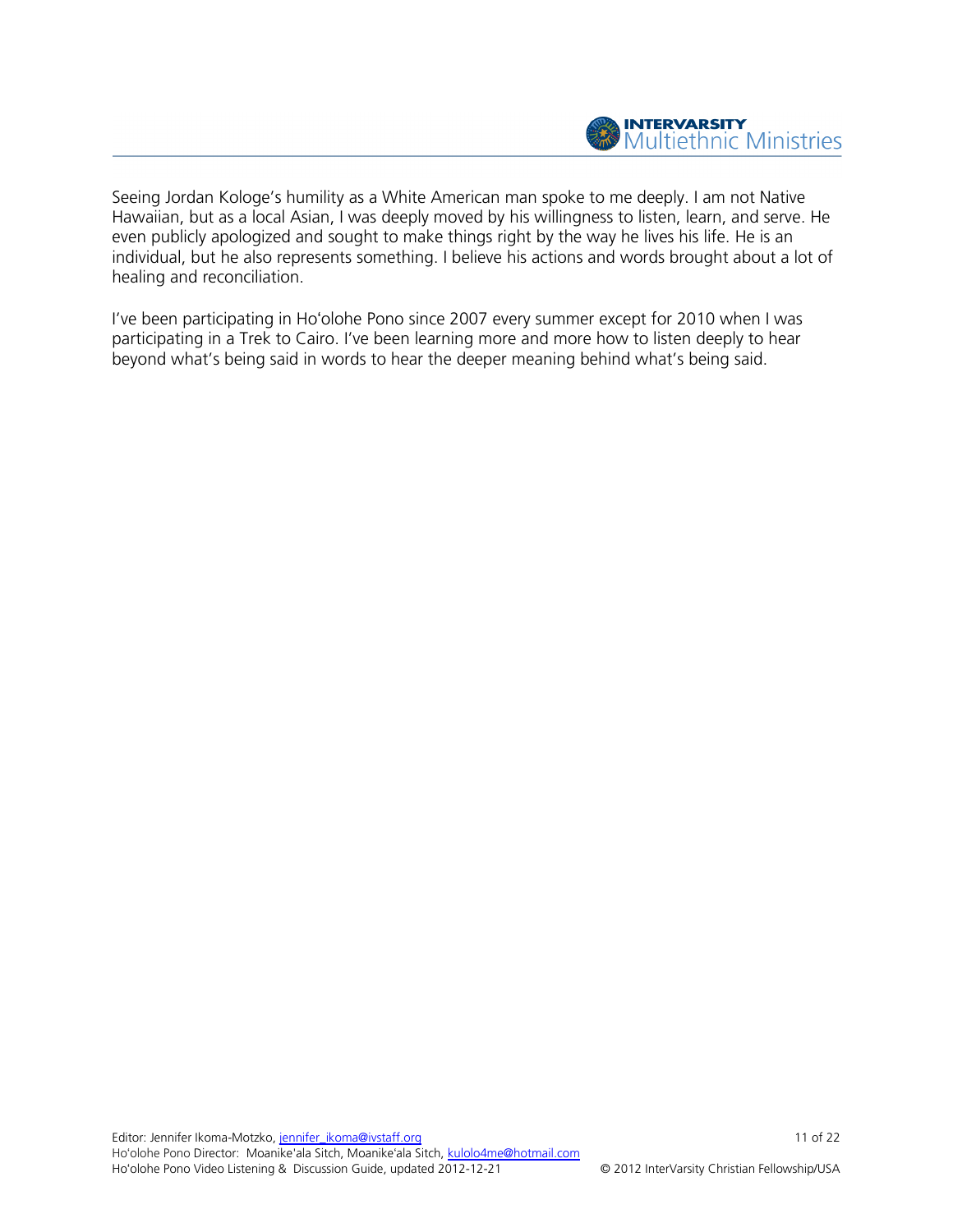



# **Brenda Wong, Area Director – Hawaiʻi**

"As we encounter different types of cultures on campus, we can't assume that ministry will look the same way in each setting. As we hoʻolohe pono, what is the Holy Spirit showing us about how we can serve and join into what God is already doing?"

### Current Context:

I live in a multiethnic household in Waimanalo, a predominantly Hawaiian community. I attend a church that seeks to live out God's aloha with Hawaiians and locals in a nontraditional way, integrating faith and culture. I am the Area Director of three campus fellowships: a chapter plant in Hilo, a Polynesian ethnic specific fellowship, and a dorm and commuter fellowship at University of Hawaiʻi Manoa. All of these contexts are very diverse ethnically and culturally. At last semester's joint spring break immersion of over 30 participants, I was one of two people that had only one ethnicity.

### Reaction to Watching the Video One Year Later:

As I listened to my comments on the video last year, I mentioned the importance of listening to students without an agenda and that when I do this I have better conversations and connections with students. This is still extremely true after being a part of Hoʻolohe Pono for 8 years, but it is often still difficult and challenging. I need the Holy Spirit's empowerment to truly let go of my agenda and listen without being self-centered and with an open heart to receive what the person is offering me. Many times I have to remind myself to not speak, but to first listen with my heart and spirit.

### What stuck? How Have You Applied Hoʻolohe Pono?

Being Chinese American and intentionally immersing into the Hawaiian community, I find that every year I gain a deeper sense of the meaning of words like aloha, "aina [land], laulima ["many hands" – speaks of cooperation and working together] and other Hawaiian words. They are more than mere words but something that becomes more of a lifestyle that is valued and expressed in a deep way in one's spirit and soul.

Learning to hoʻolohe pono is more of an experiential journey for me, than something that is achieved. Every day we have new opportunities to hoʻolohe pono. Even among familiar people and situations, this can be lived continuously in a deeper way. Listening to God's Spirit as a way of life is quite challenging to me and to listen to others without an agenda is equally challenging.

When I listen with one ear to the person and another ear to God's Spirit, that's when I can have a genuine connection to the person I am speaking with. They will sense my aloha, and I will be led by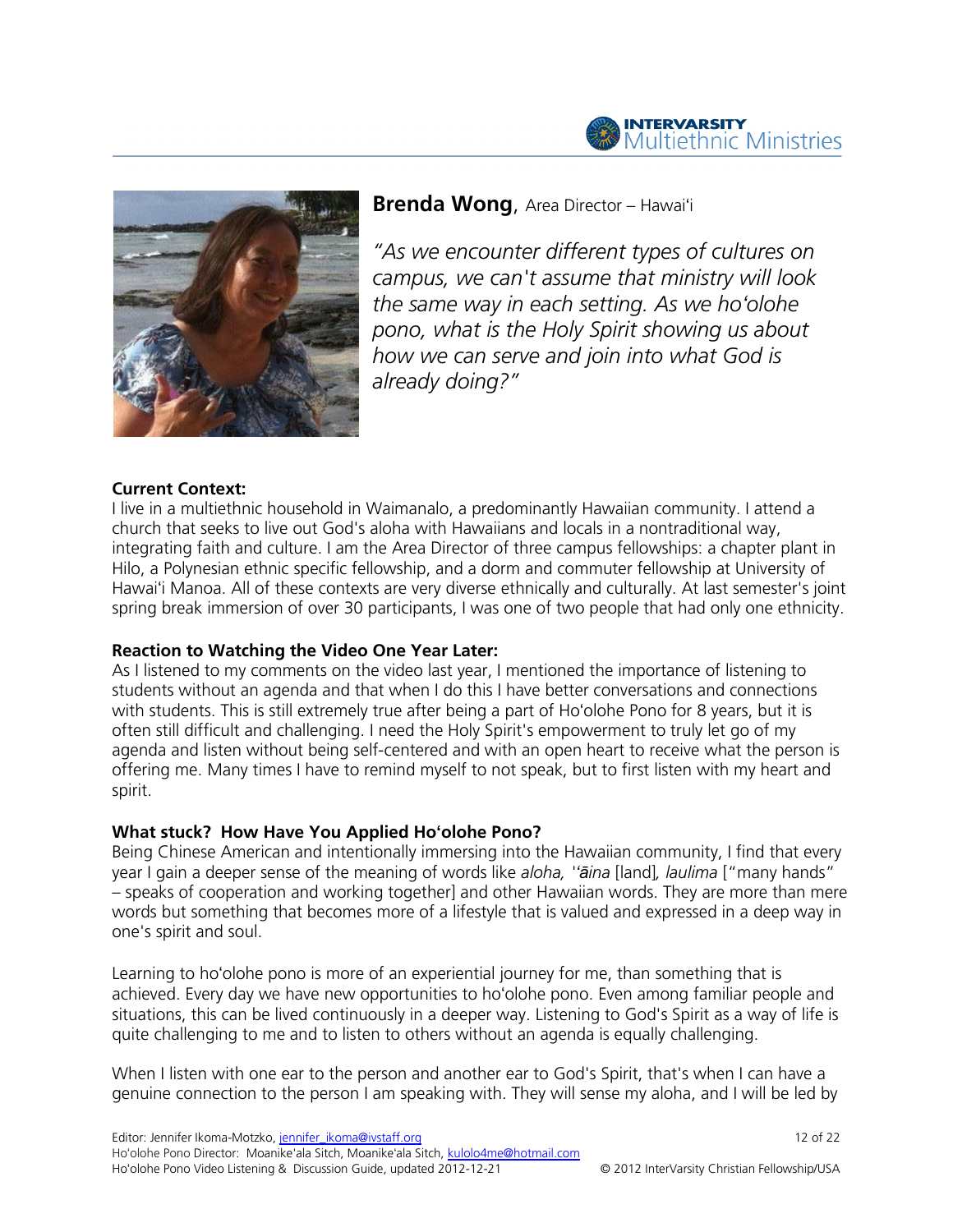

God how I should respond. This can be true with any student conversation whether they be a student leader, student in the fellowship or student on the campus that I want to reach out to. Beyond students, I feel that when I do this in any interaction, my conversations and connections are better.

As an Area Director, staff and students may share thoughts and ways of doing things that may be different than what I might think or do. I can choose to be open and hoʻolohe pono or stick to my own agenda and thoughts. God may be speaking something new to me through my staff and students and I might miss this if I don't hoʻolohe pono.

As we encounter different types of cultures on campus, we can't assume that ministry will look the same way in each setting. As we hoʻolohe pono, what is the Holy Spirit showing us about how we can serve and join into what God is already doing?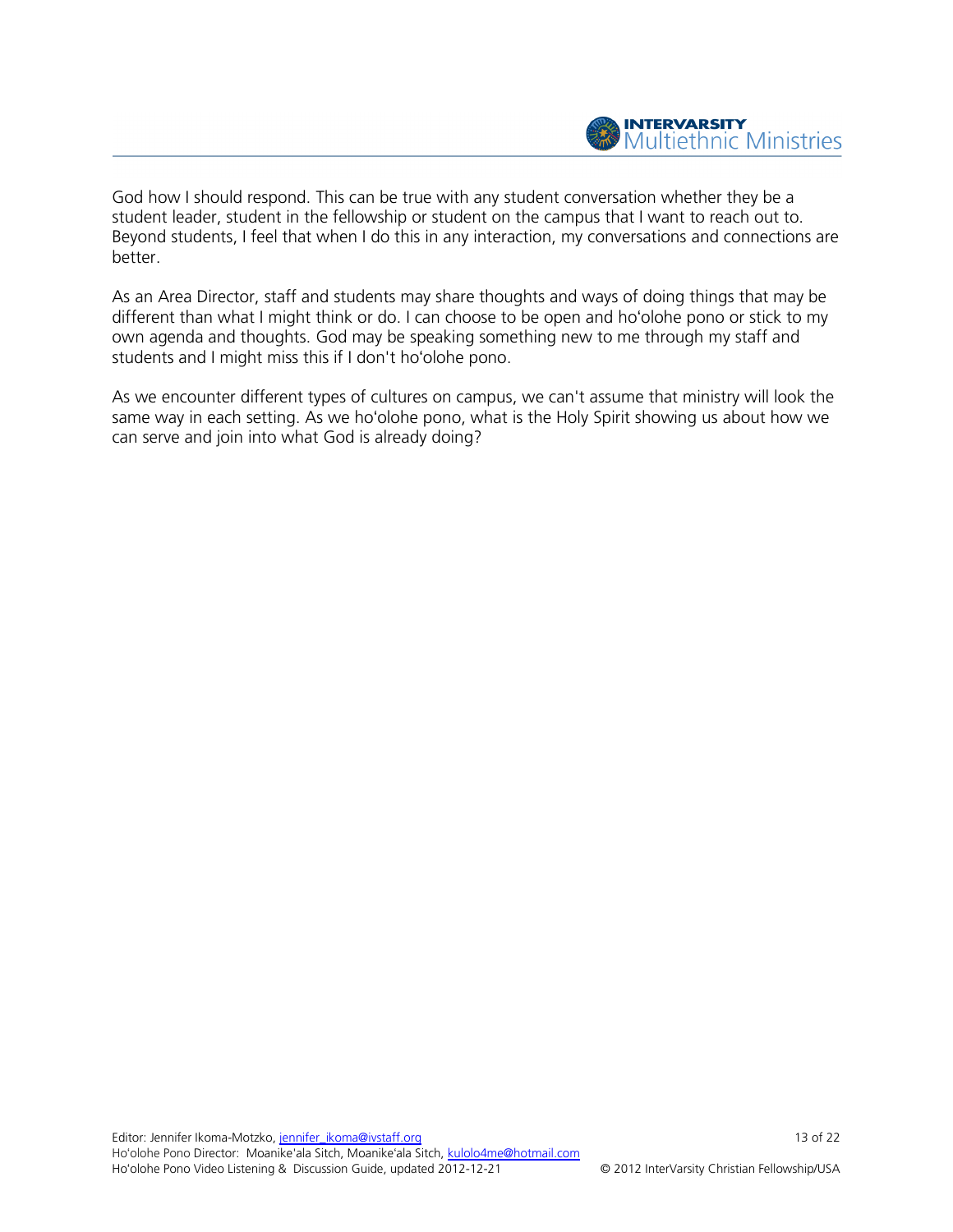



**Dora Yiu,** Associate Area Director - University of San Diego and University of California, San Diego

"I love the cultural value of understanding that entering into another's life and place is a privilege and not a right.... Every cross-cultural conversation is a privilege. It is holy ground; it matters to ask to be invited. It's a humbling thing, but isn't that the call of Christ in our lives to humbly submit ourselves to one another?"

#### Current Context:

I live in a little town home in San Diego we affectionately call "the ministry house." It is about 5 miles from the UC-San Diego Campus, and the doors are open almost at all times to students, staff, and anyone in need of space to rest, to work and to gather together.

San Diego is a laid back town that has an interesting diversity of migrant workers, city dwellers, wanna-be hipsters, and an ebb and flow of college students. They come from all over California to one of the many state schools in the small 40 mile stretch of San Diego County in pursuit of higher education and an escape from home.

### Reaction to Watching the Video One Year Later:

I never knew how little I knew. It has been a blessing to serve the Native community in Hawaiʻi, begin to enter into the struggle of the indigenous who live in a beautiful land with a painful history, and get to look under the Hawaiian 'tourism cloak' to see the heart of these great islands.

Watching this video reminds of the importance of displacement - an experience of being out of your element in order to step into the shoes of another and listen well to what their experience has been, and how it differs from your own. Hoʻolohe Pono means to listen rightly or justly, and you cannot listen rightly without an experience of displacement.

One thing that strikes me is that in the video there are some shots of our group standing at doorways of homes chanting. In those moments, the oli (chant) which is part of Hawaiian protocol is in part an introduction and a request for permission to enter someone else's space. I love the cultural value of understanding that entering into another's life and place is a privilege and not a right. Sometimes I wonder how often we posture ourselves this way when it comes to cross cultural conversations. Do we come with an attitude that asks to be invited into another's culture, or do we come with a sense of entitlement that inadvertently suggests our desire to cross cultures is a favor to the other rather than an honor we get to participate in?

Every cross-cultural conversation is a privilege. It is holy ground; it matters to ask to be invited. It's a humbling thing, but isn't that the call of Christ in our lives to humbly submit ourselves to one another?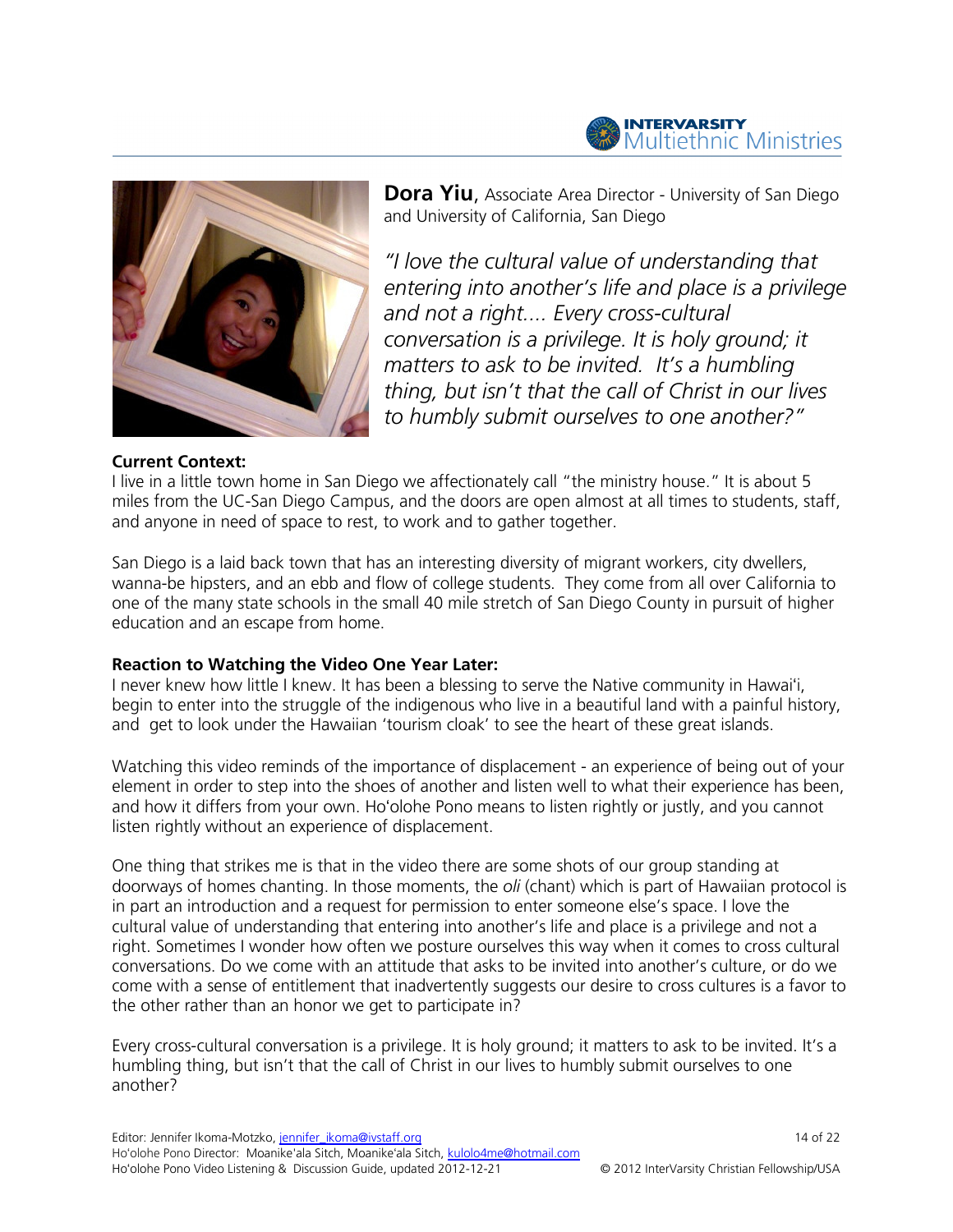

#### What stuck? How Have You Applied Hoʻolohe Pono?

The posture of listening has been an invaluable lesson for our LaFe (Latino Fellowship) students planting a ministry on campus. Hoʻolohe Pono is a cultural immersion experience that highlights the importance of getting to know "real people" in their real context; challenging us to understand the gospel on their turf, not ours. To understand the Native Hawaiian experience it is critical to understand the pain of their kingdom being illegally overthrown and the U.S. illegal annexation that followed. This is true of entering into any culture. It's important to know the history that has shaped a person including the way injustice has been experienced by that person and their community. As we seek to minister to all people across ethnic lines, I have come to see that justice and Multiethnic ministry go hand-in-hand.

The students I work with tend to experience a deep polarization when it comes to justice issues. It seems the choices they are presented with are apathy or anger. On the one hand, there is a temptation toward apathy because the injustice in the world seems so overwhelming that it becomes emotionally unbearable leading to inactivity resulting in apathy and desensitization. On the other hand, there is temptation towards anger because the injustice in the world is so horrible and the people responsible for these atrocities seem to go unpunished. This all consuming battle against evil can lead to over activity marked by anger and pain. I have come to believe that if we are not doing social justice with Jesus we'll either burn out or we'll walk out! Hoʻolohe Pono stresses the importance of having a starting point of listening rather than activity. It forces us to ask the question "what are people experiencing? What are they seeing? What are they feeling?" and it makes us resist asking the question "What can we do?" Because we will not know what to do unless we first know who it is that is impacted by our decisions. Hoʻolohe Pono called me to ponder, "Is my starting point the listening or is it the activity?"

Hoʻolohe Pono brings incarnation to another level. You serve while you live within and receive from the community. You submit and take on the cultural cues and norms (even those that feel counterintuitive) from those within the community. You can't be a light to a community unless you are part of the community. The whole experience has really changed the way I do campus ministry. It challenged me to rethink what it means to lead from a place of humility by depending on God's grace and invitation to listen to the Lord's heart expressed in the experiences, both painful and joyful, of others. It is from that place that we can speak what we hear the Lord saying.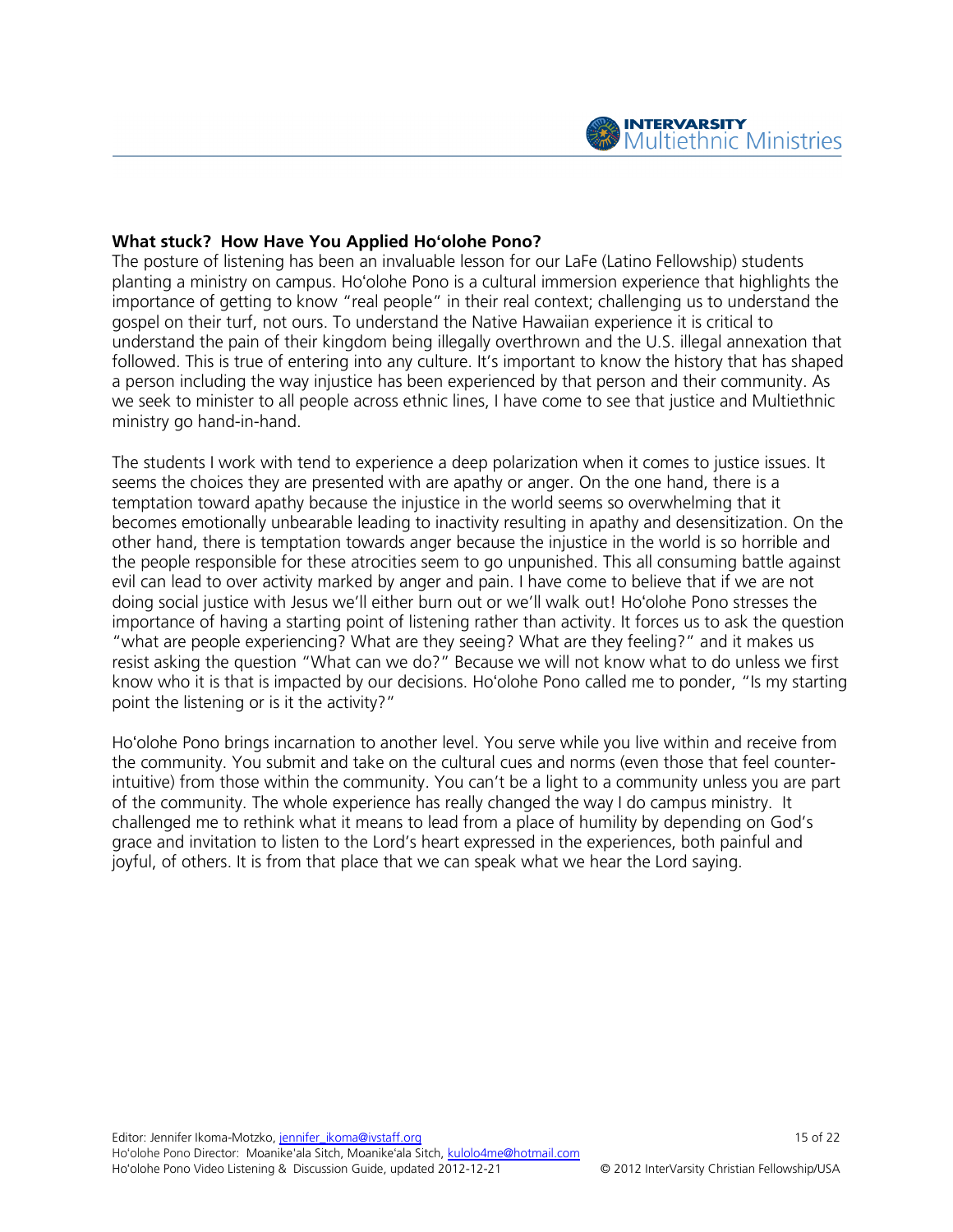

# Appendix 3: Hoʻolohe Pono Alumni Testimonies

Testimonies were collected from both Native **\*\*** and Non-Native Hawaiian Ho'olohe Pono alumni. Two of those testimonies are quoted in the Video Listening and Discussion Guide.

- Danille Choate<sup>1</sup>, 2011 (quoted in video guide)
- David Lagilagi Dugucanavanua , 2012
- Isaiah Kiichi Smith ?, 2007, 2008, and 2012 (quoted in video guide)
- Jamie Takushi, 2012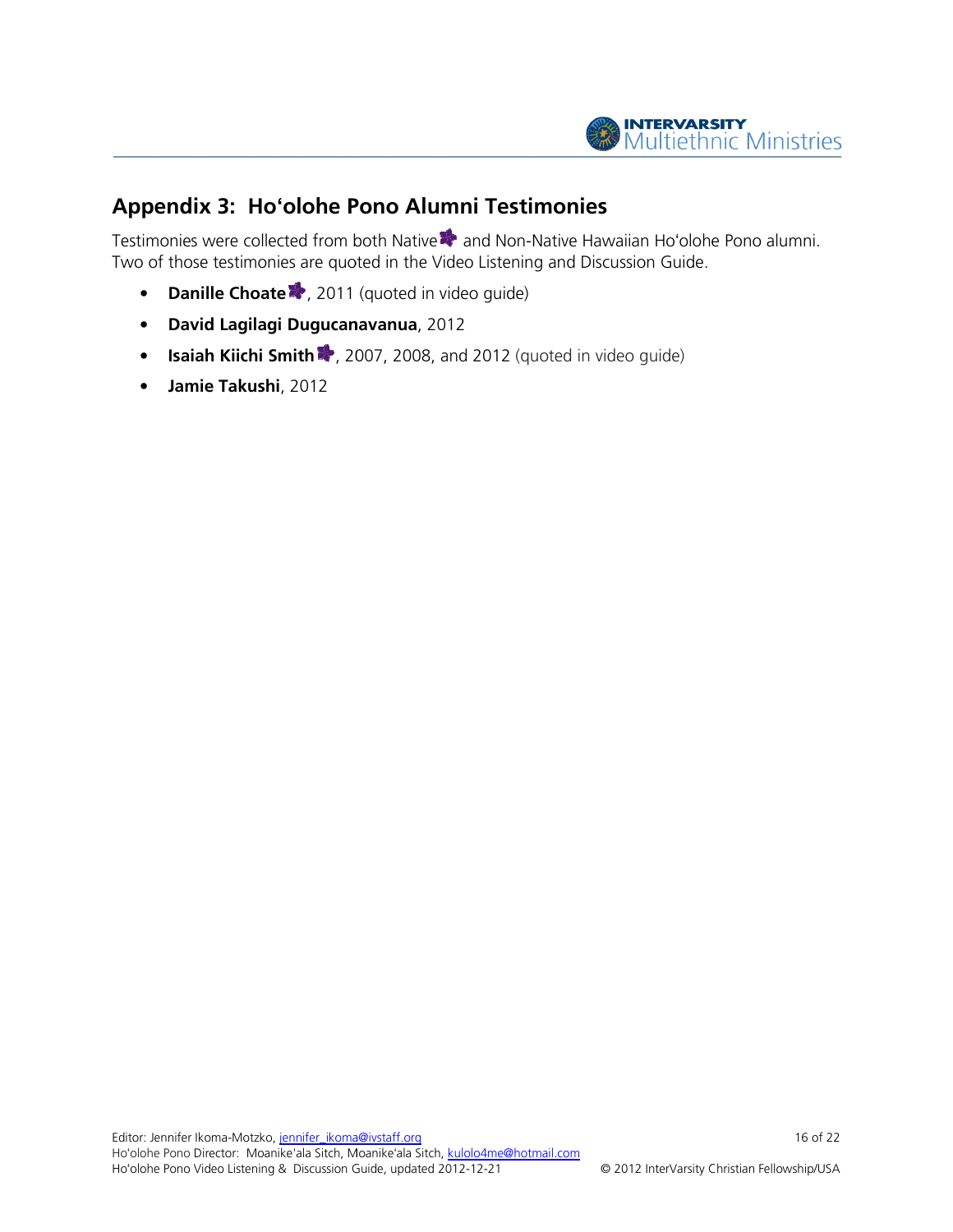



# Danielle Choate \* Ho'olohe Pono 2011

I am a Human Development/Nursing major at the University of Hawaiʻi - Manoa. I attended Hoʻolohe Pono because as a Hawaiian, I felt a kuleana (responsibility) to get deeply rooted into my culture and discover more of who God made me to be. I really admire Moani Sitch (also Native Hawaiian Hoʻolohe Pono director). Her heart for justice and compassion for God's people is an inspiration to me. She encourages all people of all races and backgrounds to own who God made them to be. Hoʻolohe Pono immersed me in an environment where I could fully listen to God and experience transformation. he Pono because as a<br>bility) to get deeply rooted<br>of who God made me to be.<br>tive Hawaiian and the

Ho'olohe Pono helped me embrace my identity as a Hawaiian as I grew in understanding this is how God made me. My family lives in a mostly Polynesian community called Nanakuli. At school I help lead InterVarsity's Hui Poly - a Bible study that is primarily focused on bringing God's word to Polynesian students. God made me. My family lives in a mostly Polynesian community called Nanakuli. At school I help<br>lead InterVarsity's Hui Poly - a Bible study that is primarily focused on bringing God's word to<br>Polynesian students.<br>Hoʻolohe

different languages and experiencing different cultures. For instance, as a student assistant for the Hawaiʻi English Language Program, I work with many international students from all over the world: Japan, Korea, Saudi Arabia, Brazil, China, and more. I always knew listening important; however, after Ho'olohe Pono, I understood more the value and blessing it is to the people who are telling them. มages and experiencing different cultures. For instance, as a student assistant for the<br>า Language Program, I work with many international students from all over the world:<br>Saudi Arabia, Brazil, China, and more. I always Ho'olohe Pono director). Her heart for justice and compassion for the force that in inspiration to me. She encourages all people is an inspiration to me. She encourages all people Hotolohe Pono immersed me in an environmen

I was able to apply my Hoʻolohe Pono experience when I went on InterVarsity's Urban Plunge in I was able to apply my Ho'olohe Pono experience when I went on InterVarsity's Urban Plunge in<br>Oakland, CA. As we immersed ourselves in low-income, diverse communities, I had the privilege of meeting families who intentionally chose to live there. They did NOT have the whole "messiah complex" persona, but rather simply lived among and became part of the community. They were meeting families who intentionally chose to live there. They did NOT have the whole "messiah<br>complex" persona, but rather simply lived among and became part of the community. They were<br>humble people who knew the rich/poor the opportunity to listen to their stories. the opportunity to listen

I also used what I learned in Ho'olohe Pono when I went on InterVarsity's Global Urban Trek to the Philippines. Being fully immersed into the Filipino culture, I got to listen to the stor to the stories of many: my host family, church members, as well as the pastor and his wife who served the poor.

host family, church members, as well as the pastor and his wife who served the poor.<br>It is important to hoʻolohe pono to one another because it helps people understand the different people face. When we ho'olohe pono we can begin to build a bridge with and help with the healing process.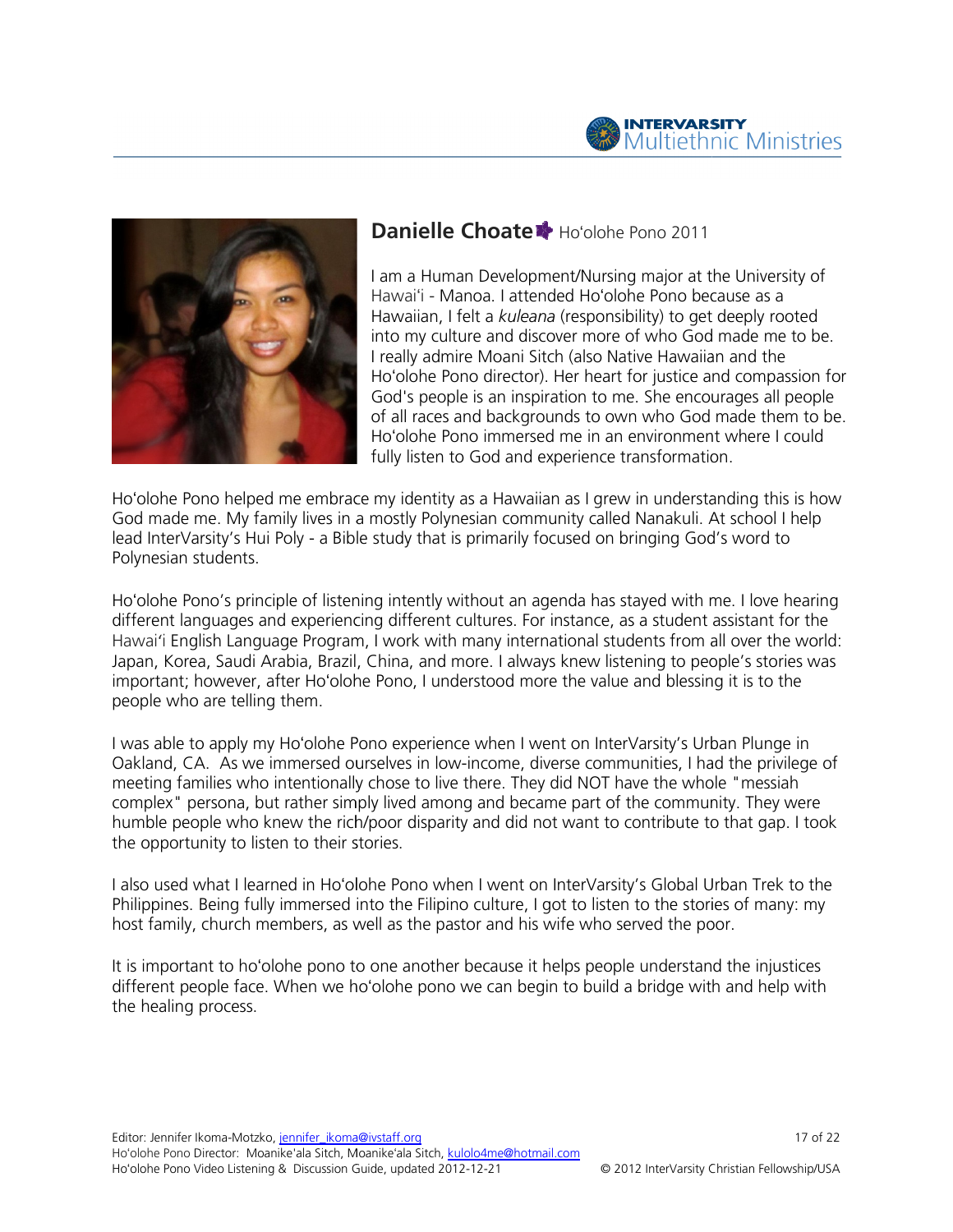



# Dannie's Diary \*

Written as she was experiencing Hoʻolohe Pono 2012, Danille 2012, Choate shares some of her diary excerpts.

"You don't know where you're going until you know where you come from." This generation, my generation is so shallow about our Hawaiian culture. For some reason, not many young people are aware of how history of the Hawaiian people affects our communities to this very day. They are apathetic to the struggles faced back then and are blind to the battle that is still very present among our people. And our kupuna, if we do not listen from." This generation, my generation is so shallow ab<br>awaiian culture. For some reason, not many young peo<br>vare of how history of the Hawaiian people affects our<br>unities to this very day. They are apathetic to the strug<br>b

to them, who will? They must pass down their mana'o (knowledge) and wisdom to the younger to them, who will? They must pass down their mana'o (knowledge) and wisdom to the younger<br>generations or else no one will know their stories. It will die with them. The secrets of our culture, our people, the 'aina-gone. When tourists come to Hawai'i, my home, they can't wait to have the experience of their lives in paradise. Little do they know, they are being lied to. They go to Waikiki and are amazed by the fire dancers at the Polynesian cultural center. But I feel my experience here, this is the true Hawaiian experience, this is the real thing." and are amazed by the fire dancers at the Polynesian cultural center. But I feel my experience here,<br>this is the true Hawaiian experience, this is the real thing."<br>"Since Hoʻolohe Pono began, I've just felt a strong sense

Queen's Palace. My heart has been aching for my people. I don't completely understand why I feel this way. The betrayal to our Queen, the overthrow, the leprosy break outs, the death, it happened so long ago but it's still fresh to me. The effects of colonialism have set in - will we ever be free..." een's Palace. My heart has been aching for my people. I don't completely understand why I feeı<br>s way. The betrayal to our Queen, the overthrow, the leprosy break outs, the death, it happened<br>long ago but it's still fresh t o Hawai'i, my home, they can't wait to have the<br>know, they are being lied to. They go to Waikiki<br>ian cultural center. But I feel my experience here,<br>I thing."<br>g sense of somberness- in Kalaupapa, Kalawao, t<br>people. I don't

"I'm sitting here in the gazebo staring out into the ocean. It is so breathtaking. Moloka'i seems so "I'm sitting here in the gazebo staring out into the ocean. It is so breathtaking. Moloka'i seems so<br>peaceful and untouched. Yes there is some sort of sadness looming but the beauty gives me hope. I opened my bible randomly to Jeremiah 32- God's promise of restoration. Verses 6, 9 the Lord has given me this scripture to remind me that the nation of Hawai'i will be restored. "He will cleanse, He will restore."

"As we are spending more time with the kupuna and others in the community I find myself wanting "As we are spending more time with the kupuna and others in the community I find myself wa<br>a passion for deeper connection to the '**ā**ina. Hano said "when everyone gets their hands dirty (humble themselves) and everyone views each other as equals, only then will everything be pono." I (humble themselves) and everyone views each other as equals, only then will everything be pone<br>believe God loves everyone, therefore He loves the Hawaiians. He gave them this '**ā**ina to settle upon. He gave them skills, gifts, abilities, mana'o. They are a strong people. This makes me feel so proud to be Hawaiian. I've never really explored this part of my heritage. I feel a bit ashamed that only now I am only pursuing to know more, but I am glad that I am a part of this experience. I can only now I am only pursuing to know more, but I am glad that I am a part of this experience. I can<br>see the fire in the peoples' eyes when they speak about Hawaiians. They are deeply rooted in the Hawaiian values, 'ohana, community, malama, pono, true aloha for each other." eritage. I feel a bit ashamed<br>am a part of this experience.<br>1s. They are deeply rooted in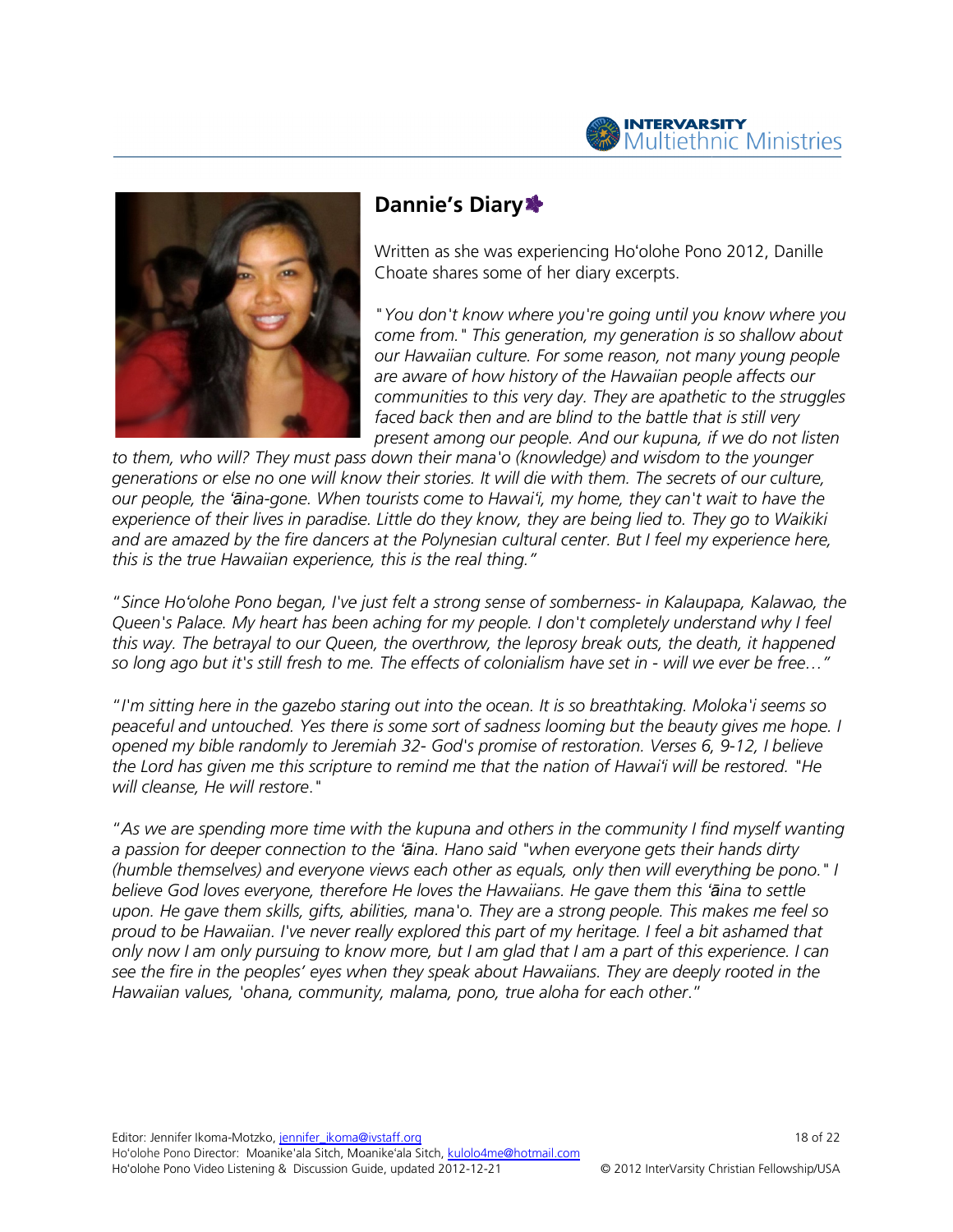



# David Lagilagi Dugucanavanua, Hoʻolohe Pono 2012

I am Fijian Tongan. I moved to Hawaiʻi in 2009 after receiving a scholarship fully funded through the East West Center which allowed me to transfer from the University of the South Pacific in Fiji to the University of Hawaiʻi Manoa's Shilder College of Business (class 2013). I am majoring in Human Resource Management. I believe God has blessed me with an ability to influence people and leadership skills which I can use for ministry and perhaps one day establishing a youth ministry in Fiji.

The generous scholarship was a blessing from God as it gave me opportunity to opt out of work and be available for extracurricular activities outside the classroom. As the president of the university's PanPacific Association, I help our club provide a safe environment for Pacific Islanders away from the busy pace of cosmopolitan Honolulu – an environment very similar, yet totally different to what our home country island environments are like.

I also got involved with InterVarsity. During bible studies, I would occasionally hear about this "Hoʻolohe Pono." People's stories showed this was like no other experience. People even stumbled over words as they tried to explain it. I decided to see for myself why "Hoʻolohe Pono" had made so many minds flushed and spirits moved.

My knowledge of the Hawaiian language foretold me that Hoʻolohe Pono was not your ordinary project. Hearing something in a native language creates an almost majestic-like aura. In Hawaiian particularly, words have multiple meanings and trigger various emotions. On a personal level Hoʻolohe Pono would be a spiritual journey. For one to hoʻolohe pono, one must listen with intent, righteously, and to the voice of the spirit. Our lives nowadays are so distracted. Our bodies ache and our families broken. Yet, we keep on going like nothing is wrong. We get so pre-occupied; we cannot hear the cries of our spirit: for deliverance, for restoration, for Jesus.

Hoʻolohe Pono has made me more aware of my surroundings. Sometimes it's just better to LISTEN. Going away to these two very untouched places (i.e. Waimanalo and Molokaʻi), I truly felt God's hand moving. It was so easy to sense God in these places – away from the fast pace life of big buildings, fast food restaurants, and work schedules and driven by economic and political influences, that is, money (which Jesus claims the love of to be the root of evil).

Leaving Hoʻolohe Pono, I realized how important it is to not allow the world's distractions to keep us from listening; listening with intent and righteously to the people around us, and most importantly to God. Hoʻolohe Pono formed relationships that otherwise would not have been created. The friends I made on this trip are some of the closest I have made in my lifetime simply because God shines a light in them. This light is something that no other being, no other spirit, no other entity can do… ONLY JESUS!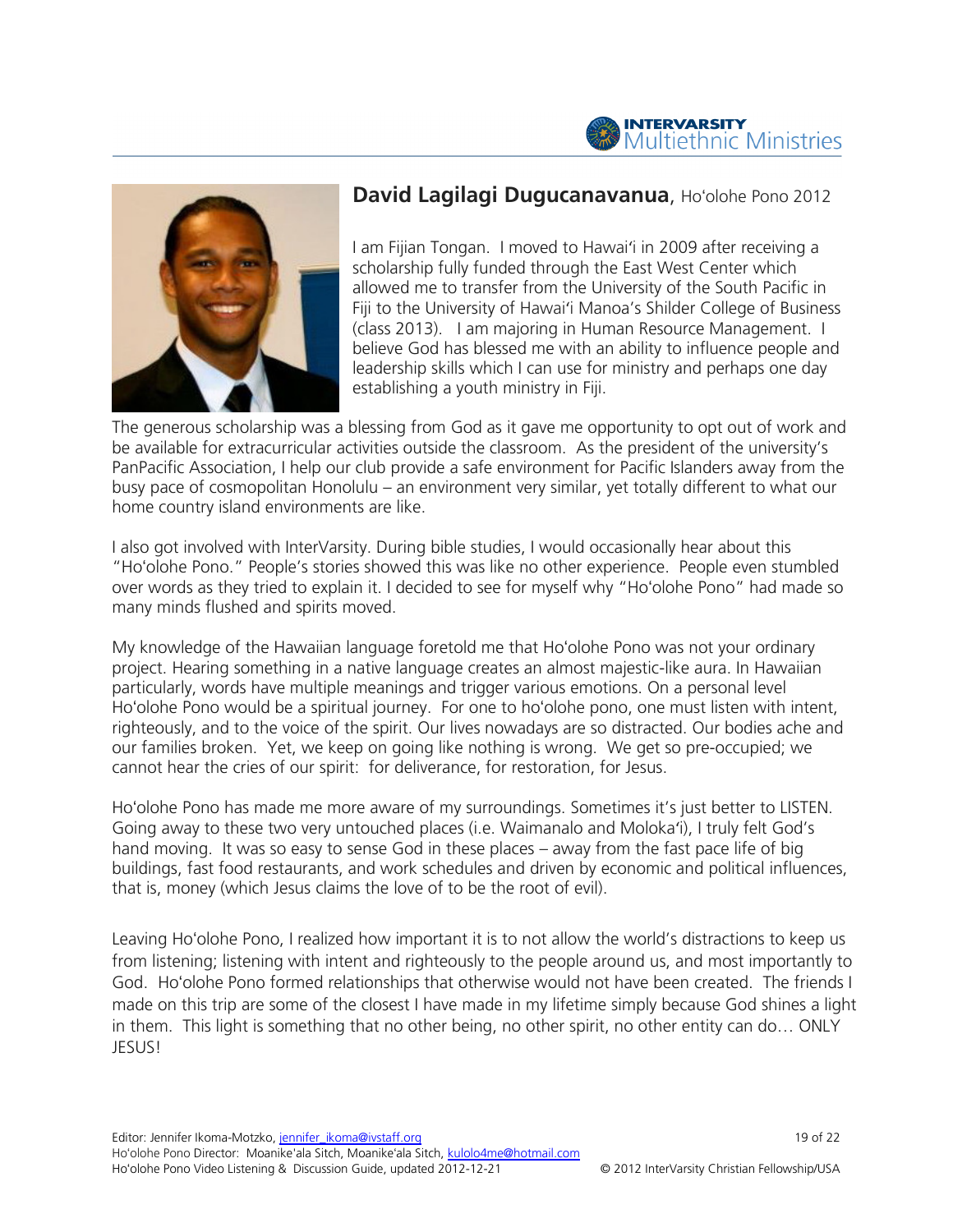



# **Isaiah Kiichi Smith \*** Ho'olohe Pono 2007, 2008, and 2012

I majored in botany, minored in Japanese language as an undergrad and botany as a graduate student at the University of Hawai'i – Mānoa. After graduating, I returned to Kona – my hometown. Growing up, the local culture was an amalgamation of my different cultures. I was closer to my mom's mother (my Japanese side) often visiting her home and working on the coffee farm. White culture was present at home since dad was raised here by his mother who was from the mainland. The Hawaiian side was present as well. Though my dad is mostly white, our side was present as well. Though my dad is mostly white, our<br>Hawaiian side has been our heritage for over 150 years. Hawaiian iny, minored in Japanese language as an<br>otany as a graduate student at the University<br>. After graduating, I returned to Kona – my lown. Growing up, the local culture was an amalgamation<br>different cultures. I was closer to my mom's mother (my<br>sse side) often visiting her home and working on the coffe<br>White culture was present at home since dad was rai

phrases or words pop up here and there, sometimes words most modern speakers don't use. We often make 'imus, traditional underground ovens, in a special shed dedicated for the task. When preparing large quantities of food for parties we always listen to the local/ Hawaiian music station. ls pop up here and there, sometimes words most modern speakers don't u:<br>*is,* traditional underground ovens, in a special shed dedicated for the task.<br>quantities of food for parties we always listen to the local/Hawaiian m

I didn't know what to expect, but went to Ho'olohe Pono because God was calling me to expand I didn't know what to expect, but went to Hoʻolohe Pono because God was calling me to expand<br>my boundaries and know him further in a new way. What I experienced during Hoʻolohe Pono was a lot of reconciliation.

# Reconciling Cultural Identity:

Despite dad always telling me to be proud of being Hawaiian, I never was. I was ashamed because when I said it people would tease me since I am mostly Japanese and white and thus show little when I said it people would tease me since I am mostly Japanese and white and thus show little<br>semblance of being Hawaiian. Fellow Hawaiians Moani and IV student Elijah Isaac though did not Despite dad always telling me to be proud of being Hawaiian, I never was. I was ashamed because when I said it people would tease me since I am mostly Japanese and white and thus show little semblance of being Hawaiian. Fe myself as a Hawaiian man of God, as well as all my other ethnicities.

Now I am not ashamed for not looking Hawaiian nor having the same experiences as other Now I am not ashamed for not looking Hawaiian nor having the same experiences as other<br>Hawaiians. I am opening up to our Hawaiian history, language, songs and especially art. Though I am a scientist, I am equally if not more growing as a Hawaiian artist working in wood, bone, block printing, etc. I would not be in the same place as an artist if I did not begin to love myself as a Hawaiian because of Hoʻolohe Pono.

### Reconciling Relationships:

Seeing people put down their pride to apologize, has inspired me to humble myself in my own relationships. At my second Ho'olohe Pono, I started judging a participant whose values kept clashing with mine. Towards the end of our week, she shared with the group about a recent tragic experience. Suddenly her attitude made sense; my heart broke. Crying, I bent down on my knees in the most humblest position I knew and asked for forgiveness for judging her. Having taking that extreme (for me) act of humility, I am now much more willing to humble myself. the most humblest position I knew and asked for forgiveness for judging her. Having taking tl<br>extreme (for me) act of humility, I am now much more willing to humble myself.<br>A few days before attending my 3<sup>rd</sup> and latest n the same place as an artist if I did not begin to love myself as<br>Pono.<br>pride to apologize, has inspired me to humble myself in my ow<br>o'olohe Pono, I started judging a participant whose values kept I did not begin to love myself as a<br>I did not begin to love myself as a<br>d me to humble myself in my owr<br>a participant whose values kept<br>J with the group about a recent t<br>ke. Crying, I bent down on my ki<br>for judging her. Ha

between my friend and his wife. I know domestic abuse happens among our people, but seeing it being my close friend and with his children there, it was too much for me. The whole incident hurt me badly, but I didn't know when/how/who to talk to about it. en my friend and his wife. I know domestic abuse happens<br>my close friend and with his children there, it was too much<br>dly, but I didn't know when/how/who to talk to about it.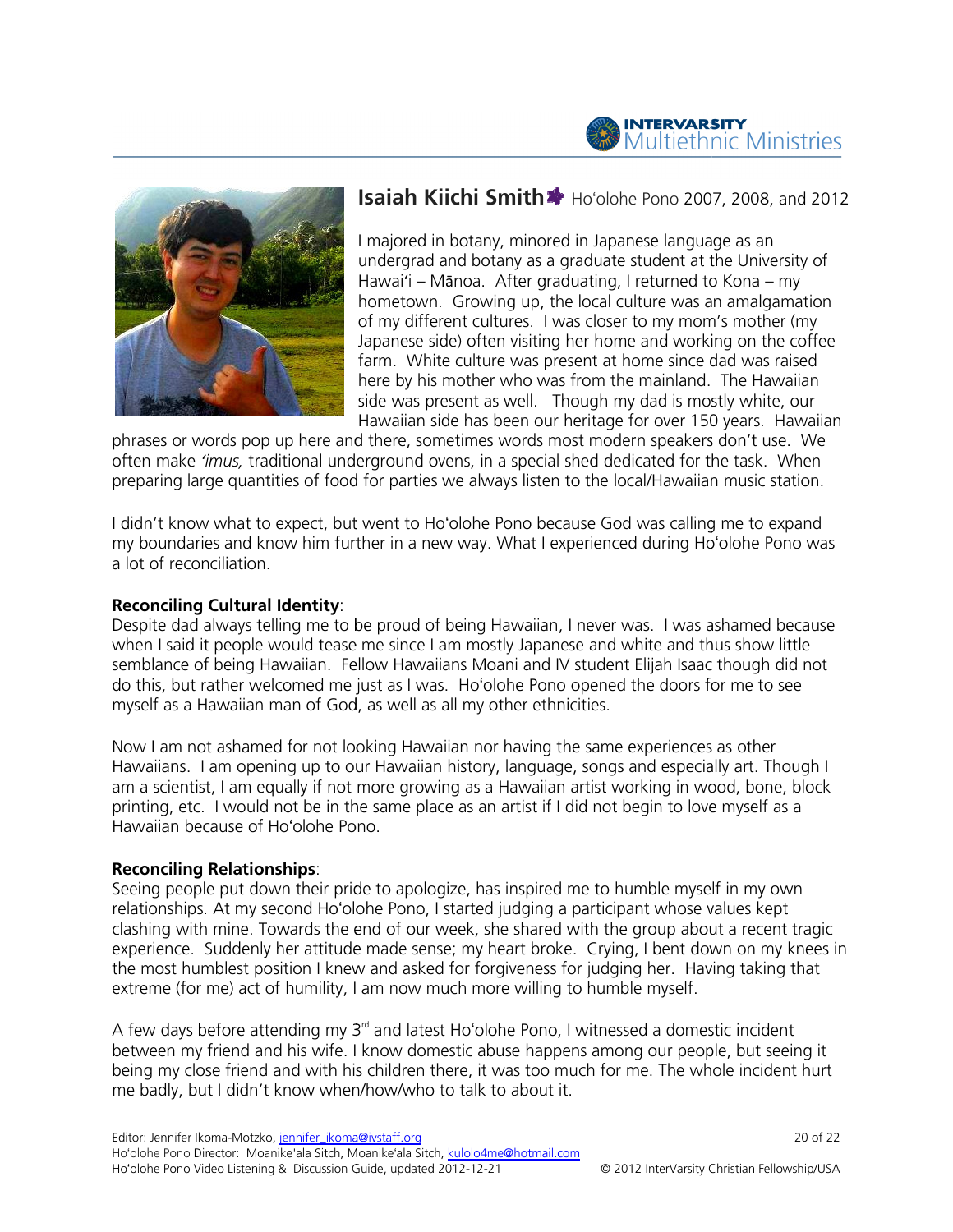

As we were working the loʻi (wet-land taro patch), one of the heads was telling us an area legend. To flee her abusive husband, the goddess Hina decided to run away and fly to the moon. But just as she was about to jump to the moon he clubbed off one of her legs. She made it to the moon, but lost her leg in the process. During our group sharing time, I started to share what I was thinking. "What is wrong with our culture, is abuse just a part of it? Why are our people so broken in this?" I continued to explain what hurt me about the situation with my male friend, to have his kids have to go through it as well and asking what was wrong with our people. As I began bawling, a friend started crying because she had been in an abusive relationship.

As Moani and Brennan helped moderate a time of intercessory prayer for our people about domestic abuse, I asked for forgiveness on behalf of the Hawaiian men to the women we have hurt and my friend asked for forgiveness for the Hawaiian women, in the ways that they may have hurt us. Though I hate crying, the whole experience was healing for me and I felt hope again. I felt that though things aren't right in the world, God wants to make it right and that he will honor our prayers for our people.

Listening is the heart of Ho'olohe Pono. It's about "I would like to hear what you have to say," rather than, "I am gonna tell you something." I've been told I'm a good listener, but Hoʻolohe Pono has made me an even better one. I want to listen so I can understand why people are the way they are. From that understanding I am better able to love on them. By listening, asking the occasional question, and allowing a person to talk you can get their philosophy on life, theology, history, present and in some ways see the direction of their future. I think that is what most people want in life, someone who will listen and someone who understands.